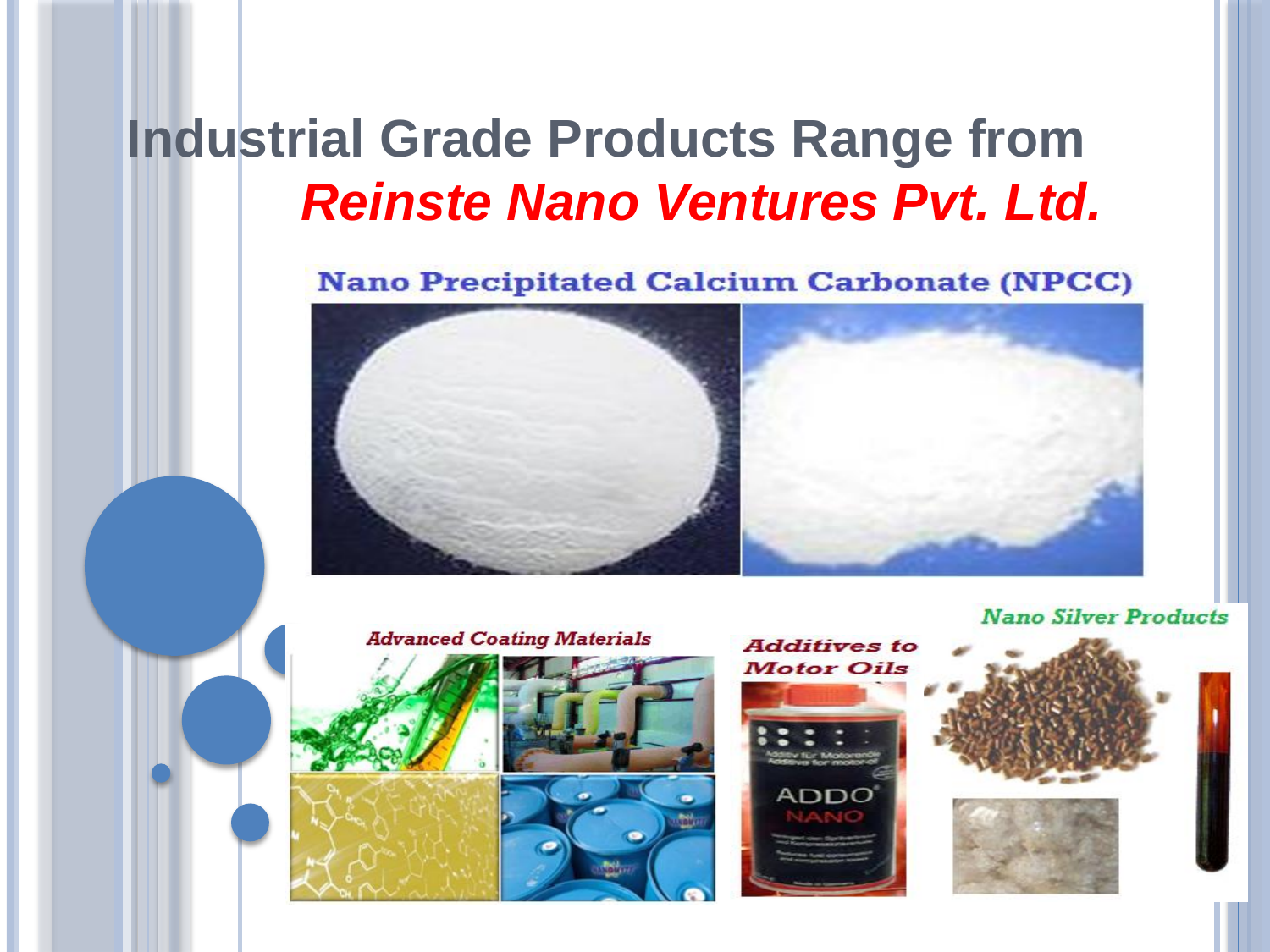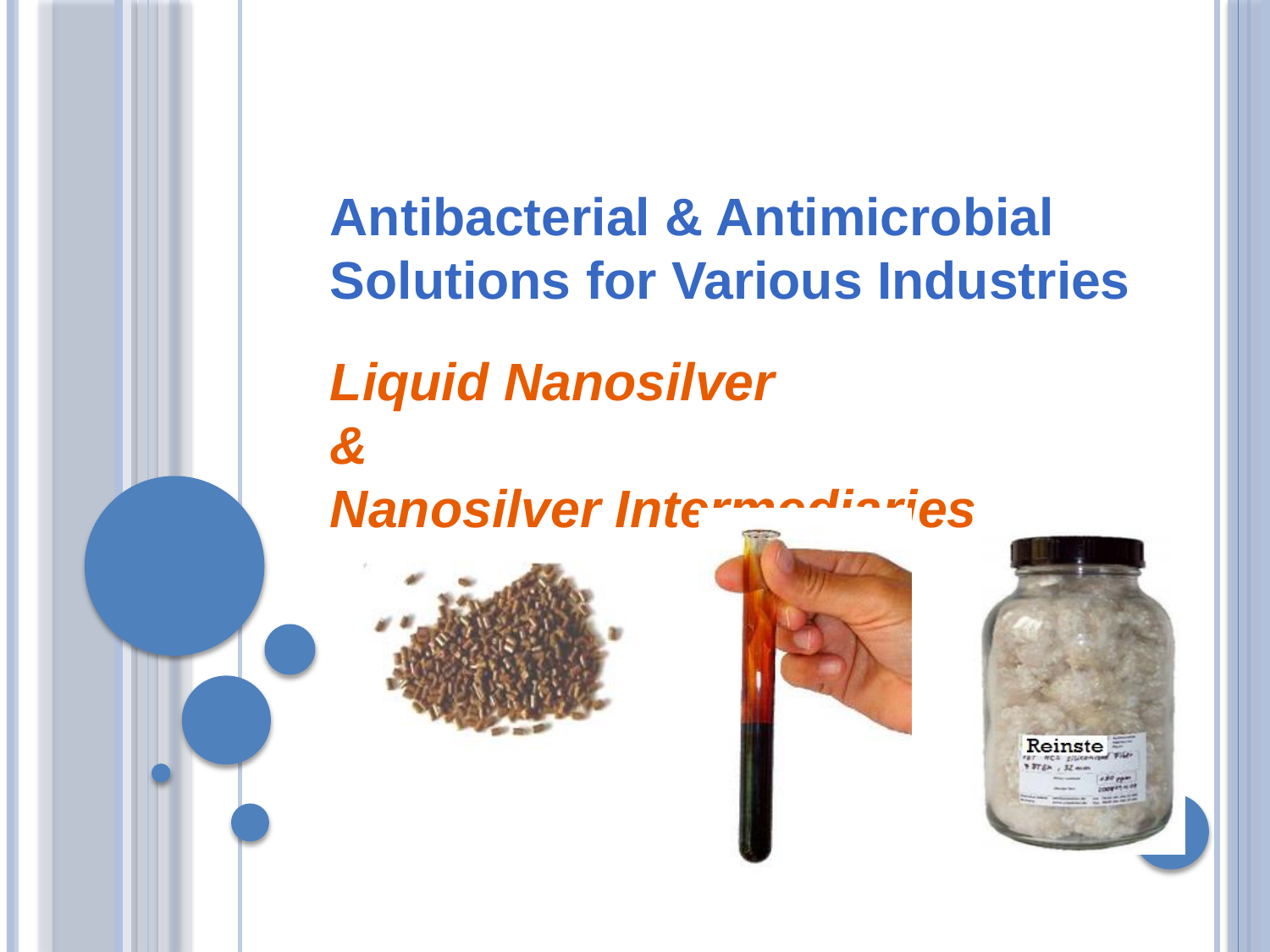# *Liquid Nano Silver (Aqueous*

#### **dispersion of colloidal silver) Technical data**  $\mathbf{y}$   $\mathbf{z}$ **data Description**

| Si Li<br>W10 | $1$ Kg | available | available | liquid, water based Nano-<br>Silver, content 100.000 ppm<br>$= 10\%$                                    |
|--------------|--------|-----------|-----------|---------------------------------------------------------------------------------------------------------|
| Si Li W<br>X | 250g   | available | available | liquid, water based Nano-<br>Silver, content depending on<br>customers request, up to<br>approx. $45\%$ |



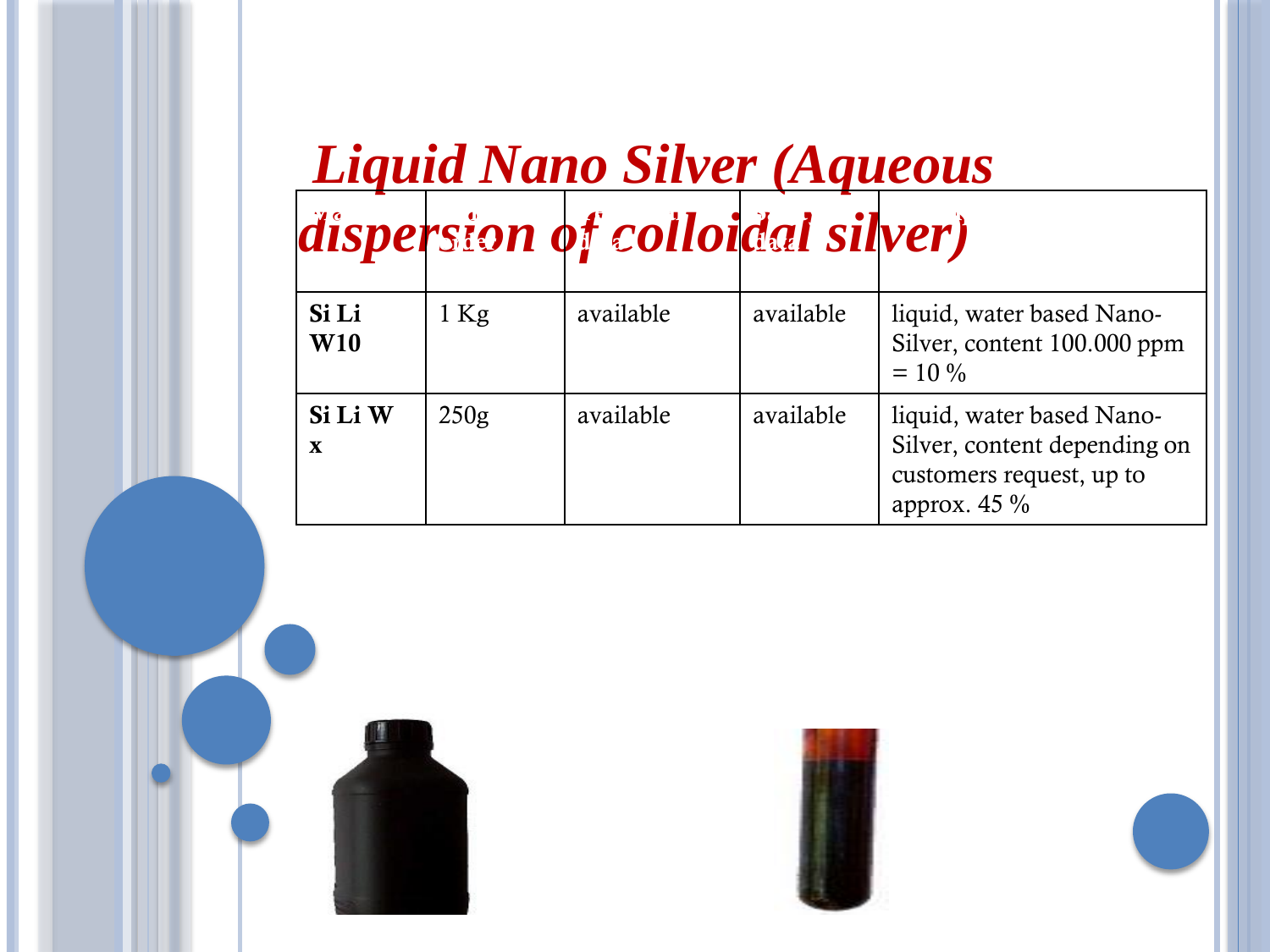### *Nano Silver PET & PP Master Batches Nano Silver Polyamide 6 (PA 6) Master Batch*



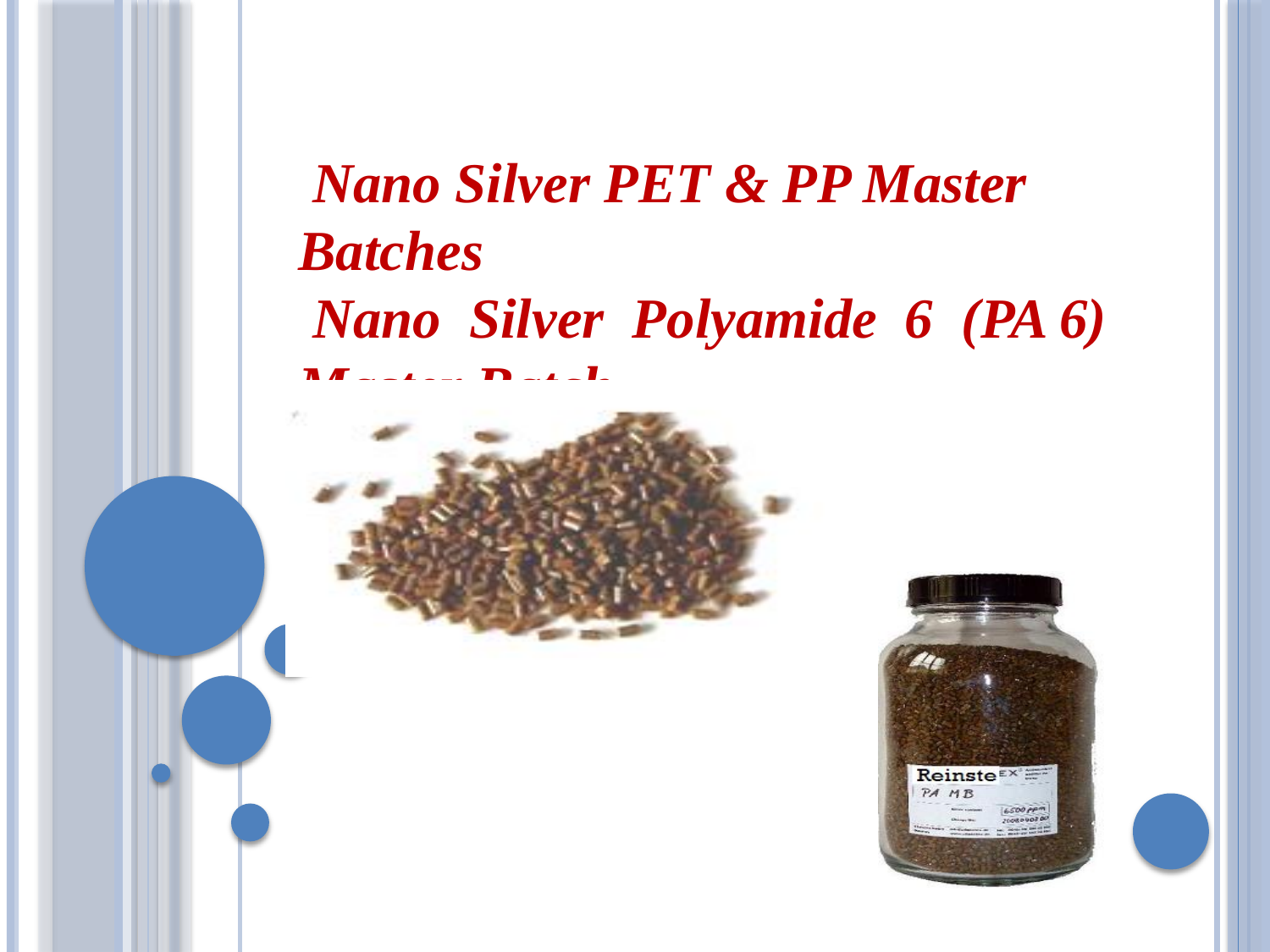| Si MB PET/<br>6.5    | $25 \text{ kg}$ | available | PET Nano-Silver master batch,<br>content 6.500 ppm = $0,65\%$ |
|----------------------|-----------------|-----------|---------------------------------------------------------------|
| Si MB PA/6.5         | $25 \text{ kg}$ | available | PA Nano-Silver master batch,<br>content 6.500 ppm = $0,65\%$  |
| Si MB PA6/<br>6.5    | $25 \text{ kg}$ | available | PA6 Nano-Silver master batch,<br>content 6.500 ppm = $0,65\%$ |
| <b>Si MB PP 6.5</b>  | $25 \text{ kg}$ | available | PP Nano-Silver master batch,<br>content 6.500 ppm = $0,65\%$  |
| <b>Si MB PTT 6.5</b> | $25 \text{ kg}$ | available | PTT Nano-Silver master batch,<br>content 6.500 ppm = $0,65\%$ |
| <b>Si MB ABS 6.5</b> | $25 \text{ kg}$ | available | ABS Nano-Silver master batch,<br>content 6.500 ppm = $0,65\%$ |
| Si MB PBT/<br>6.5    | $25 \text{ kg}$ | available | PBT Nano-Silver master batch,<br>content 6.500 ppm = $0,65\%$ |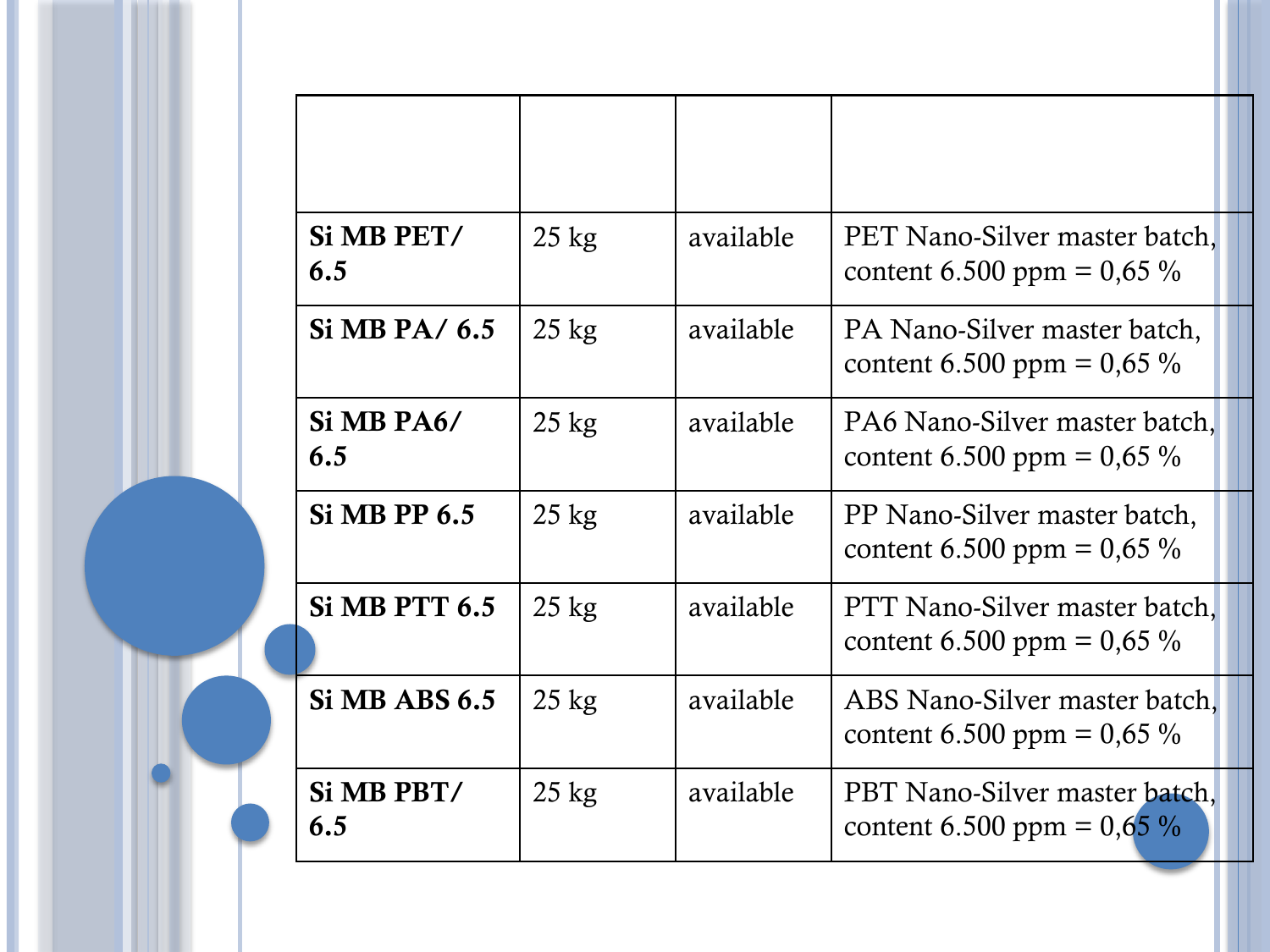| <b>Fibres &amp; yarns</b>                    |                                 |           |                                                                                          |
|----------------------------------------------|---------------------------------|-----------|------------------------------------------------------------------------------------------|
| <b>Staple fibers</b>                         |                                 |           |                                                                                          |
| Si PET stapel fiber<br>C <sub>400</sub>      | 1 bale<br>(approx.<br>$270$ kg) | available | PET Staple fiber, 1,5<br>Dtex, 38 mm, 400<br>ppm<br>for common<br>blendings, e.g. cotton |
| <b>Si PET HCS staple</b><br>fiber M 200      | 1 ton                           | available | PET Staple fiber, 1,15<br>Dtex, 38 mm, 200<br>ppm,<br>for various<br>applications        |
| <b>Si PET HCS staple</b><br>fiber $7/si$ 200 | 1 ton                           | available | PET Staple fiber, 7<br>Dtex, 32 mm, 200<br>ppm, siliconized for<br>fillings              |
|                                              | Reinste                         |           |                                                                                          |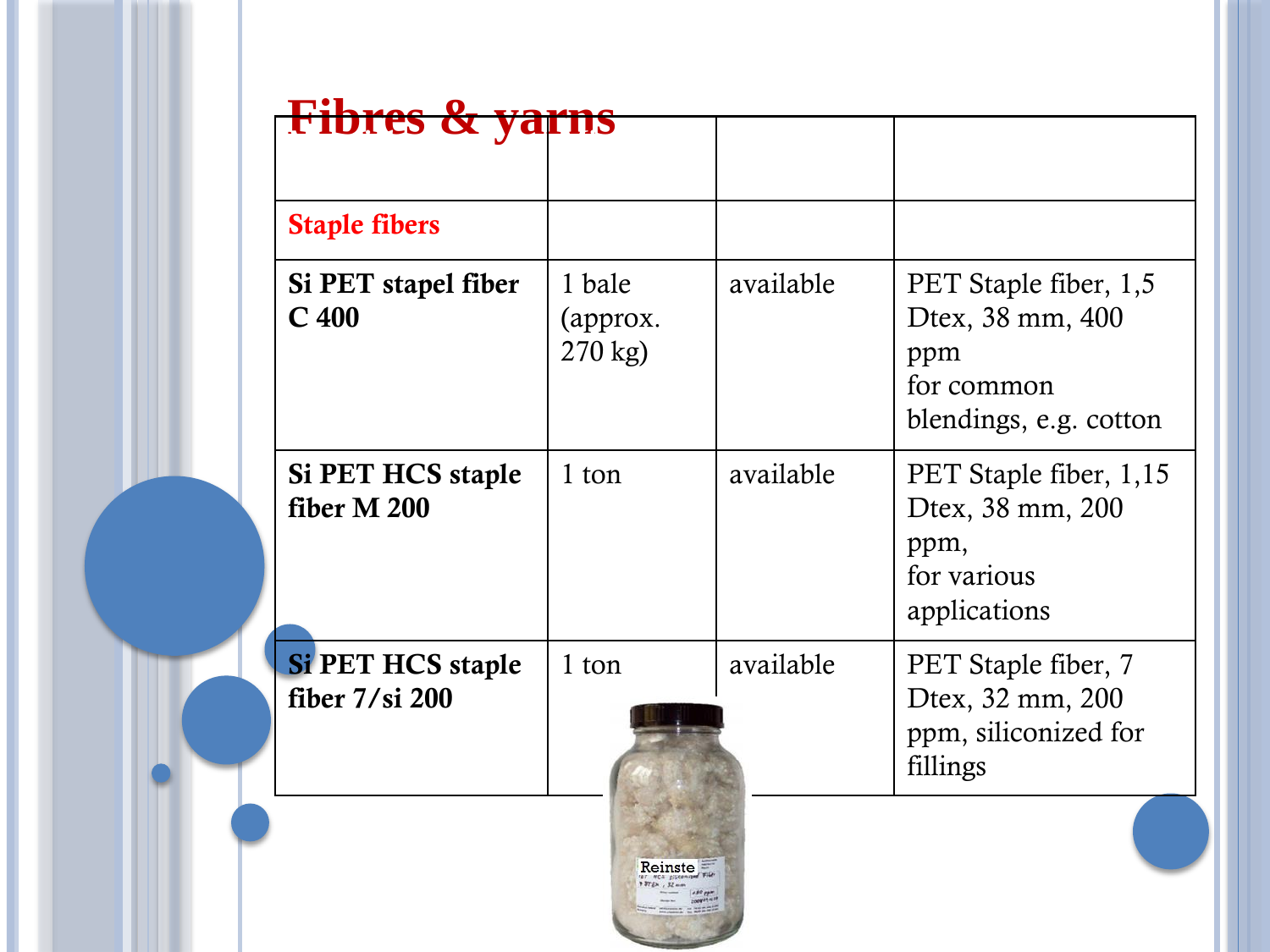### **Fibers and Yarns : Filament fibers and yarn**

| Si PET fil. fiber<br>200       | 1 ton | available | PET multi filament fibers.<br>various Dtex e.g<br>80D/100F, (POY, DTY,<br>FOY)<br>200 ppm, for fabrics and<br>knitware |
|--------------------------------|-------|-----------|------------------------------------------------------------------------------------------------------------------------|
| Si PET/PA fil.<br>Fiber 200    | 1 ton | available | PET/PA conpund 70/30<br>multi filament fibers,<br>various Dtex, 200 ppm<br>for fabrics and knitware                    |
| Si PET/COT<br><b>Yarn 200</b>  | 1 ton | available | PET/COT blended Yarn<br>Nm $50/2$ (=200(2)Dtex),<br>$200$ ppm<br>for fabrics and knitware                              |
| Si PA mon fil.<br>fiber<br>200 | 1 ton | available | PA mono filament fiber,<br>various Dtex, 200 ppm                                                                       |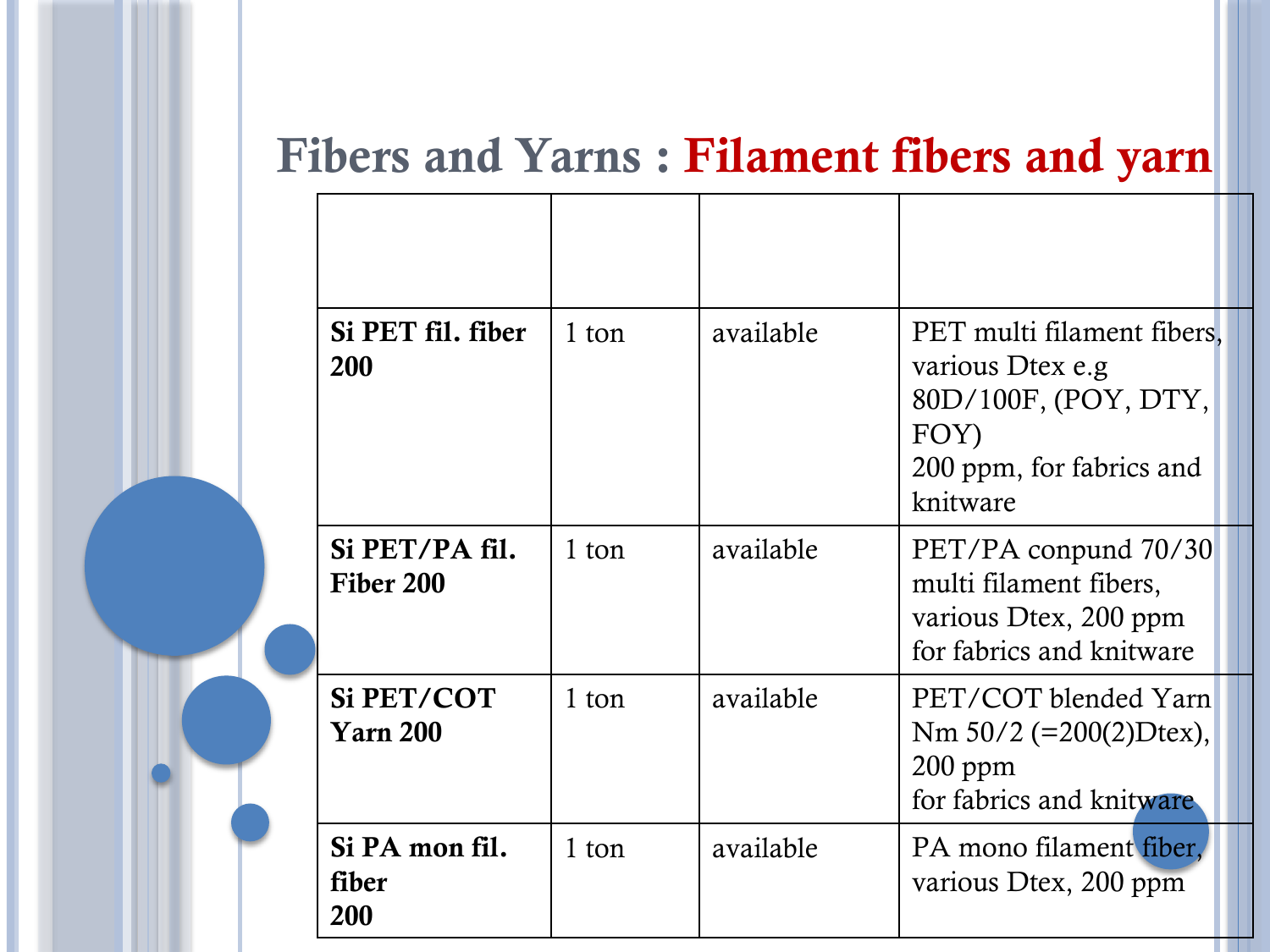### **Advanced Materials & Coatings**

*Unique Fire Protective & Heat Insulating Coatings Corrosion Protection & various other Protective Coatings Nanofluids to Increase Heat Transfer Capacity*

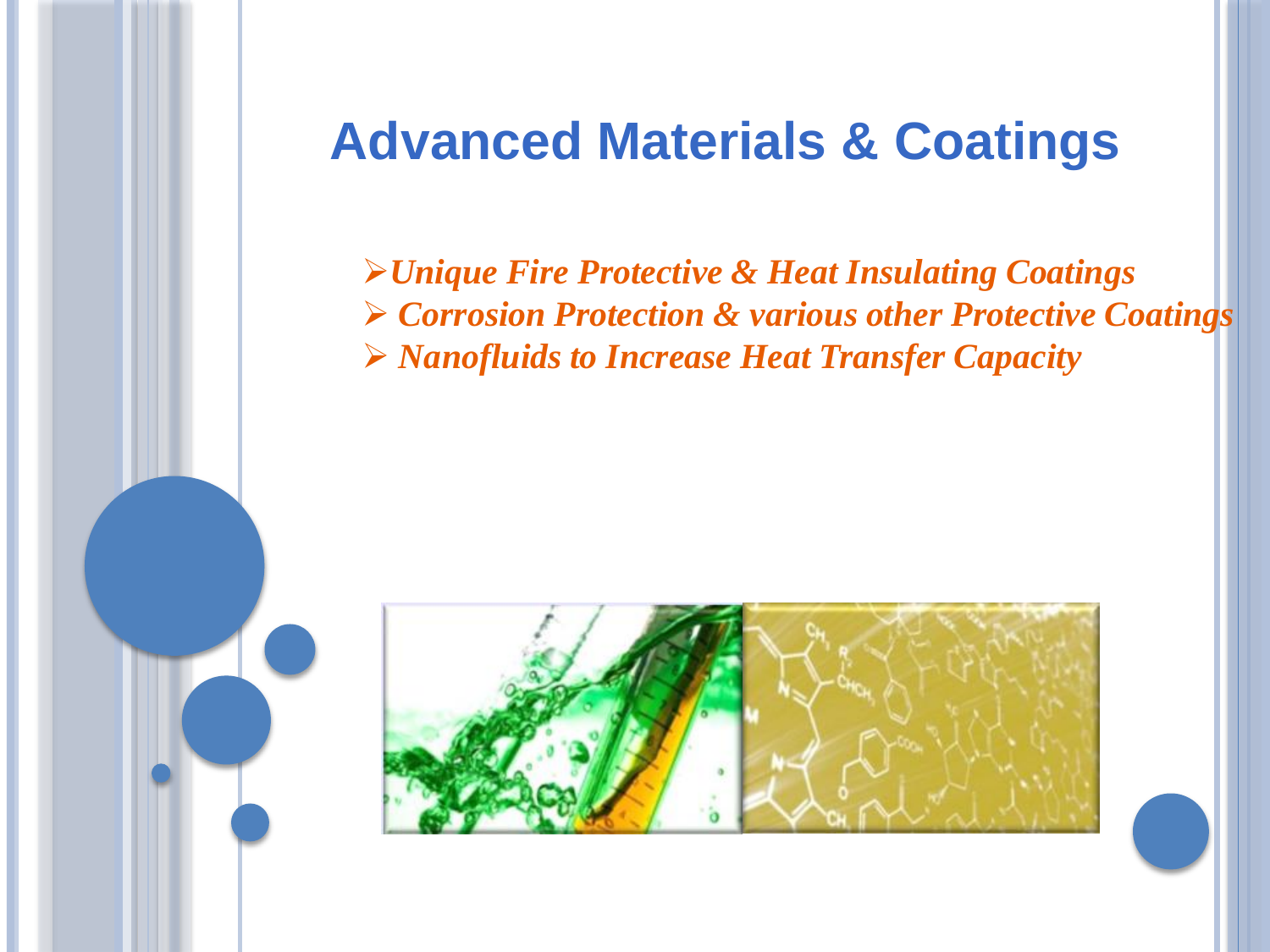### **1. Fire Protective & Heat Insulating Coatings**

*"Thermo-S" is a real alternative to all Heat-insulating Technologies* **Advantages:**

 **The coating can be applied on metals, plastics, concrete, brick, wood and any other brick building material in any dry weather.**

 **Provides excellent protection against frost penetration.**

 **Protects the surface against condensate appearing.**

**Features excellent repair capability.**

 **Does not sustain the burning and stops spreading the flame.**

 **Reduces financial and energy expenditures.**

 **Greatly enlarge the operation life of pipelines.**

**Is ecologically safe.**

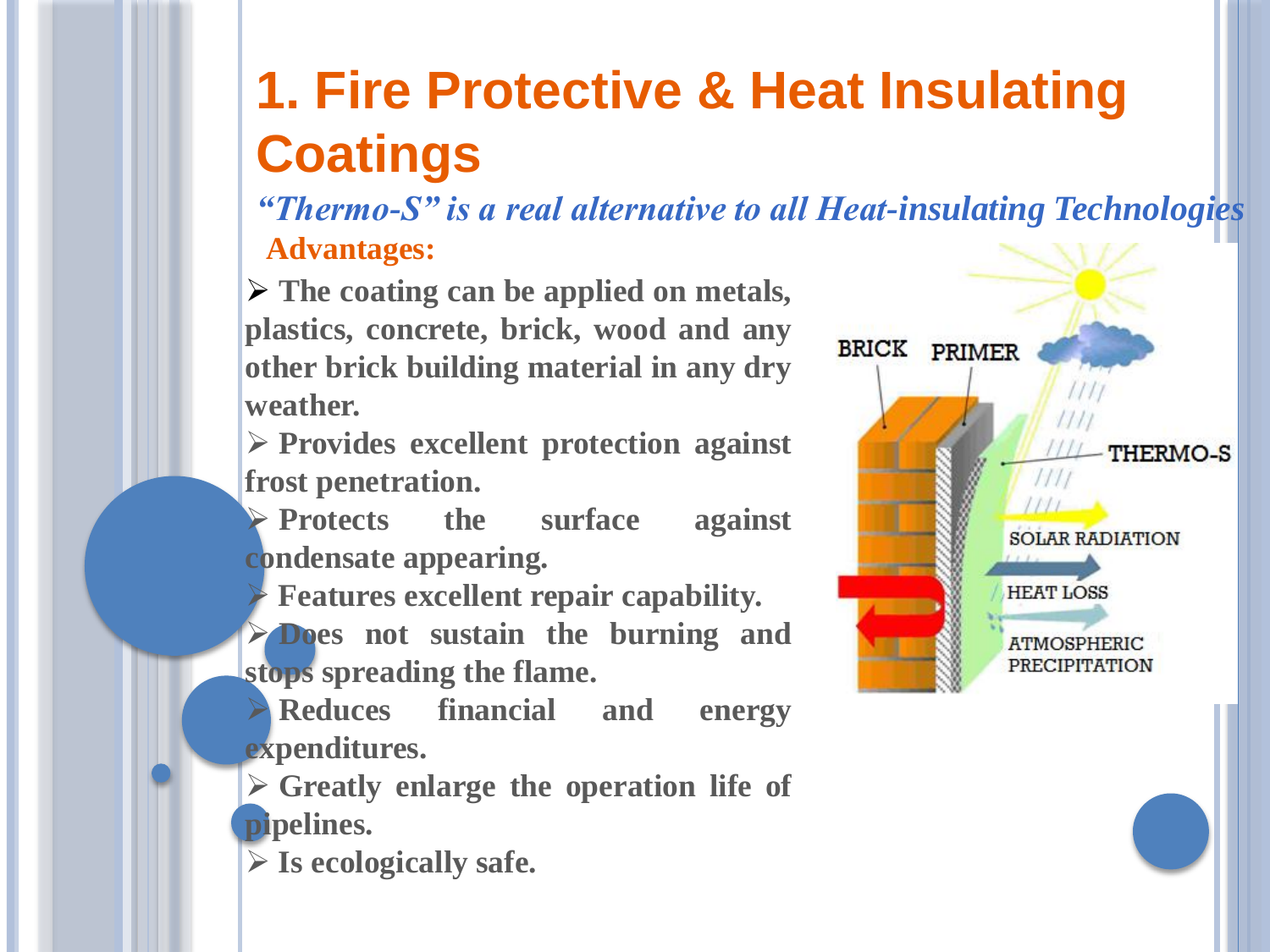### **Thermo-s:** *Product Description*

 **THERMO-S is an atmospheric-resistant energy-efficient paint-coating consisting of microscopical ceramic balls which are in a suspension state in a liquid composition of synthetic rubber, polymers and inorganic pigments.**

**This can provide the ultimate economical effect while solving any heat, noise damp, proof problem as well as corrosion and fire resistance.**

 **The Product can be manufactured on the fabric in a flexible roll or deposited onto plates of required thickness & quality.**

| <b>Name</b>               | Value                   |
|---------------------------|-------------------------|
| Appearance of composition | <b>White Suspension</b> |
| Appearance of coating     | Uniform, White          |
| Performance Temp Range    | From -60 to $+260$      |
| Adhesion to Steel, MPa    | 1.0                     |
| Tensile Strength, Mpa     | 2.0                     |

#### **Technical Indicators**

 $\blacktriangleright$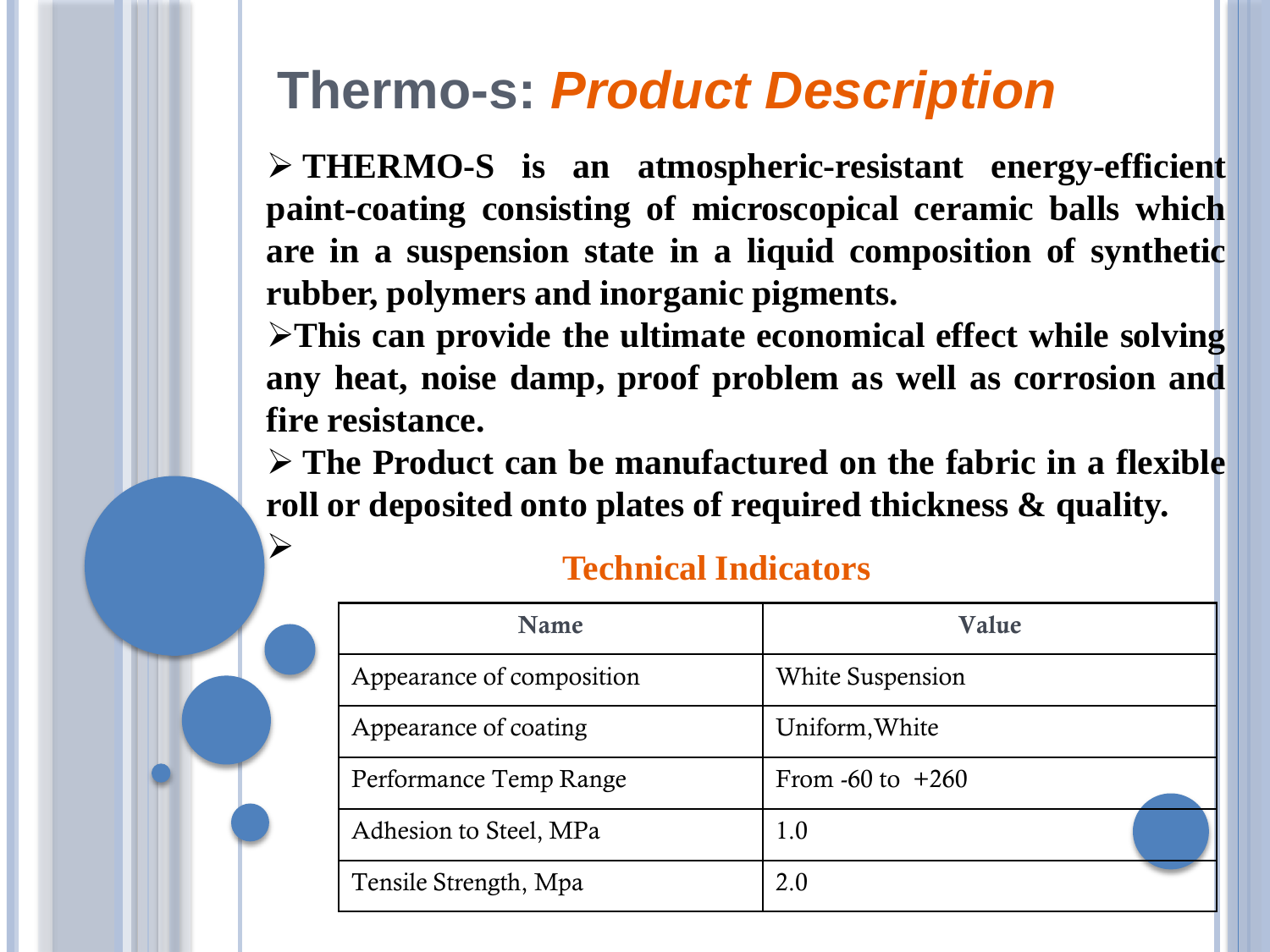#### *Blister-DM: Heat insulating atmosphere-resistant coating*

#### **Advantages:**

 **The coating can be applied on metal, plastic, concrete, brick, wood.**

 **Can isolate the working surface from water and air.**

 **Increases Anticorrosive protection.**

 **Withstands fuels and lubricants, dissolvents, alkaline and acid solutions.**

**Is ecologically safe.**

 *Blister-DM* **provides Group 4 fire protection efficiency on metals & Group 1 fire protection efficiency of wood.**





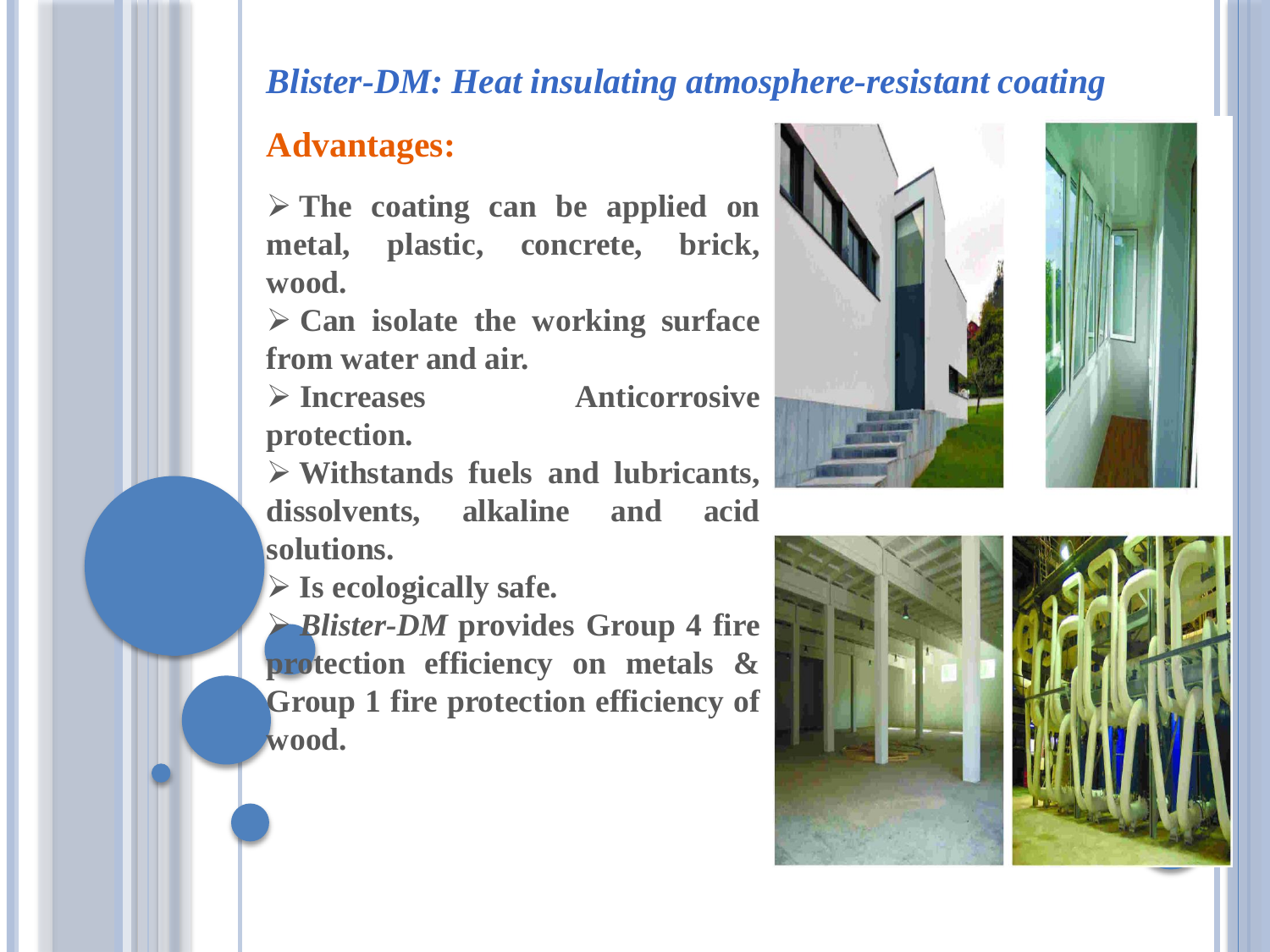### **Blister-DM:** *Product Description*

 **It is designed for inner & outer applications of surfaces from metal, wood, brick and other surfaces in the living, public and production facilities as well as supply pipelines, tanks, storage buildings.**

 **The coating is liquid compounding on the basis of organic disolvents and consisting of polymers, inorganic pigments and modified functional additives improving rheological and adhesive characteristics of the coating.**

#### **Technical Indicators**

| <b>Name</b>                                                   | Value                                                                |
|---------------------------------------------------------------|----------------------------------------------------------------------|
| Appearance of composition                                     | White Suspension                                                     |
| Appearance of coating                                         | Uniform, White                                                       |
| Paint-coating flow-rate, 1/sq. m<br>(without allowing losses) | Group 4 fire protection on metals<br>Group 1 fire protection on wood |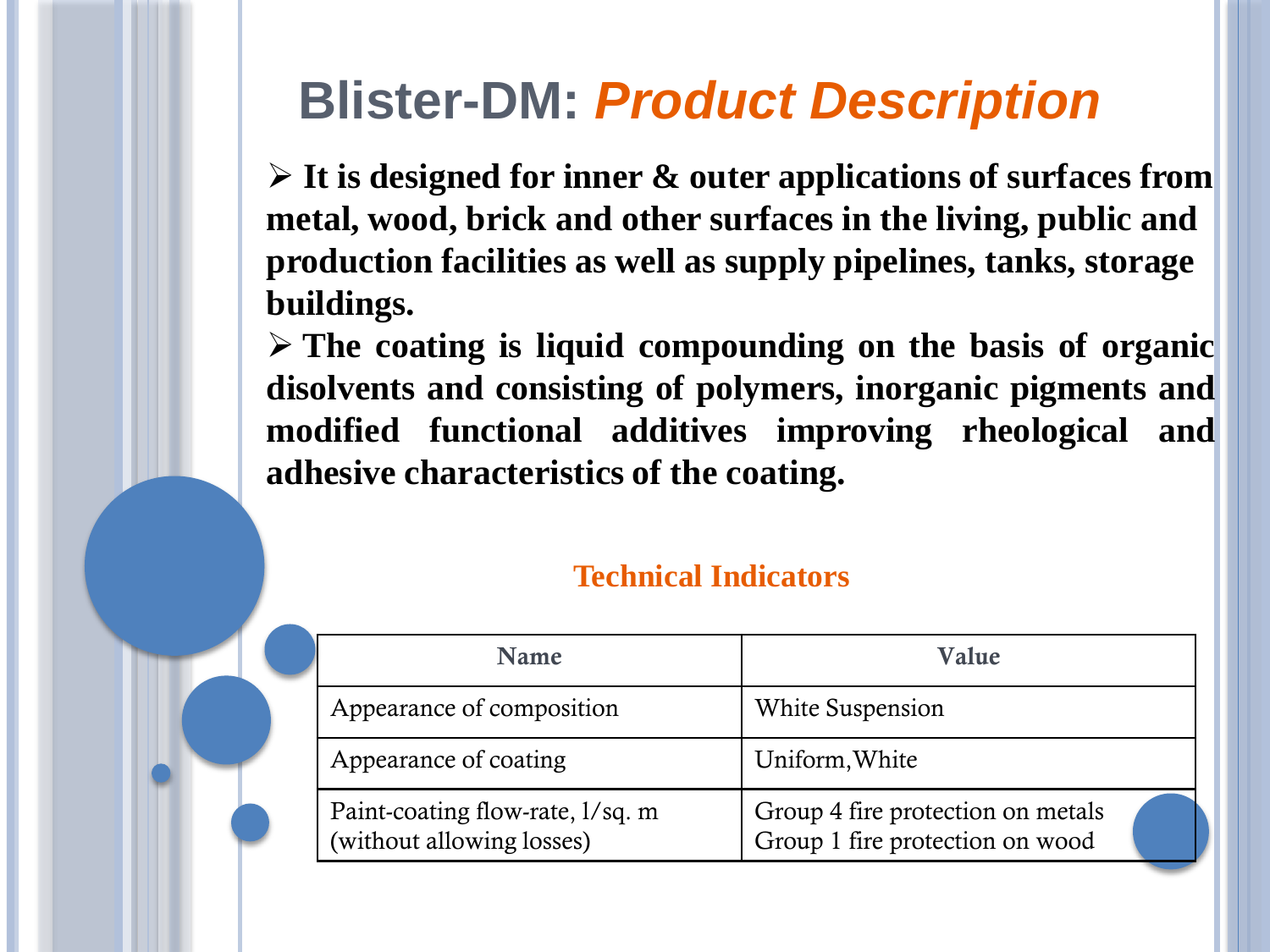**2. Panocomposition Coatings Coatings** *Conhance wear* and abrasion *resistance, UV-protection, and other functional properties.*

#### **Self-healing Coatings**

 *"Mend-M"* **self-healing clearcoat technology provides a durable, long lasting finish for metal substrates.**

 *"Mend-MW"* **self-healing polyurethane dispersion is made from polyurethane matrix. Coatings made from this dispersion exhibit self-healing properties. An added advantage of this waterborne dispersion is that it is solvent free with zero VOC. "***Mend-W"* **self healing coating provides a long lasting, low maintenance finish for wood. Self-healing functionality allows for a high degree of scratch repair and gloss recovery, even in**

**repeatedly damaged areas.**



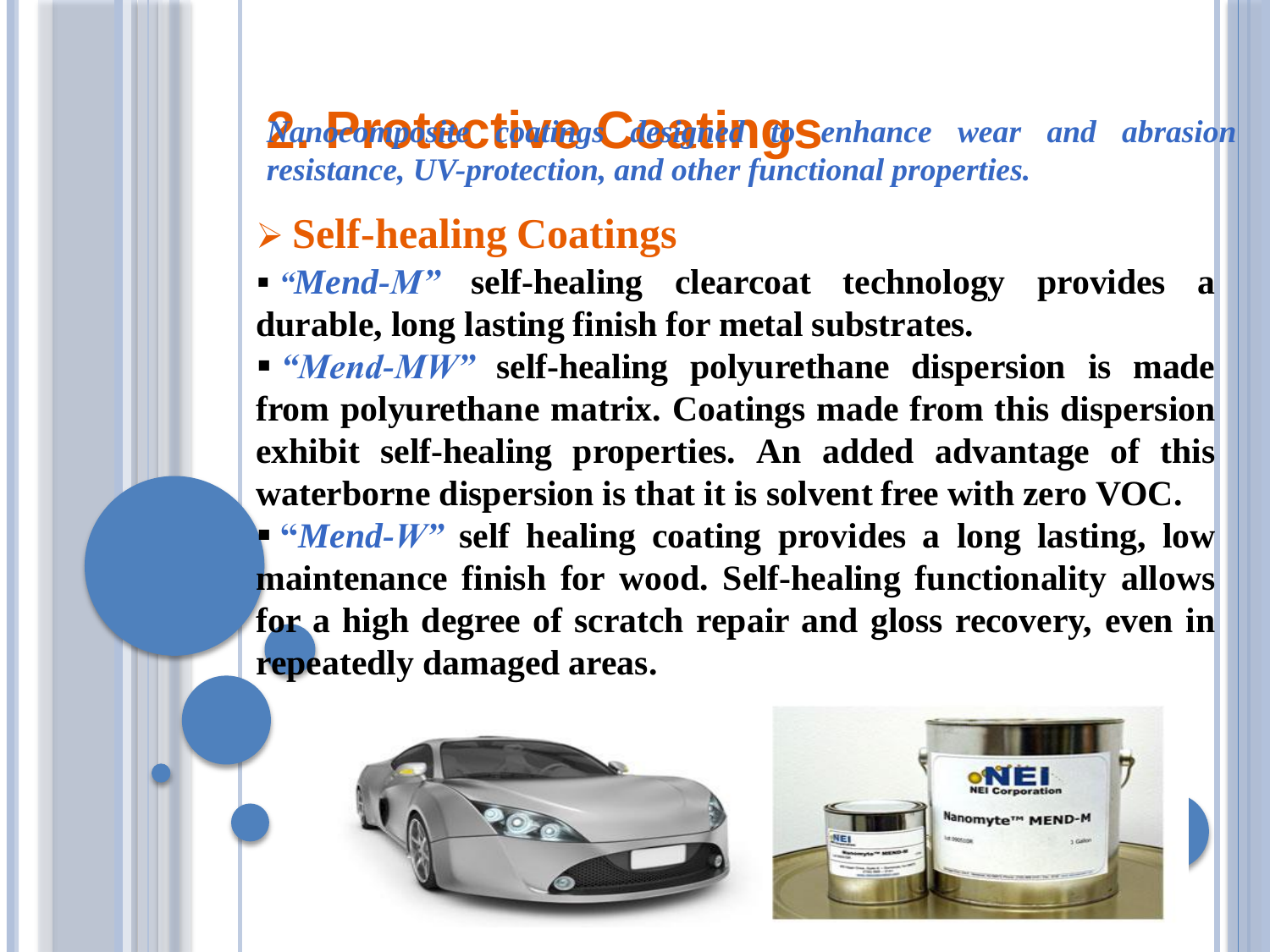#### **Abrasion Resistance Coatings**

 **"***Hardcoat SR-100"* **fulfills the need for abrasion or scratch resistant coatings on plastic substrates.**

 **It is a liquid and can be applied on surfaces using standard coating processes, including dip-coating, spray coating and spin-coating.**

 **Another type of abrasion resistance coating i.e.** *"Hardcoat UV-100"* **provides both scratch resistance and UV protection to plastic substrates.**

 **UV radiation at wavelengths below 350nm is cut to almost 100% with the coating, leading to improved weatherability and suppression of discoloration of the substrate.**





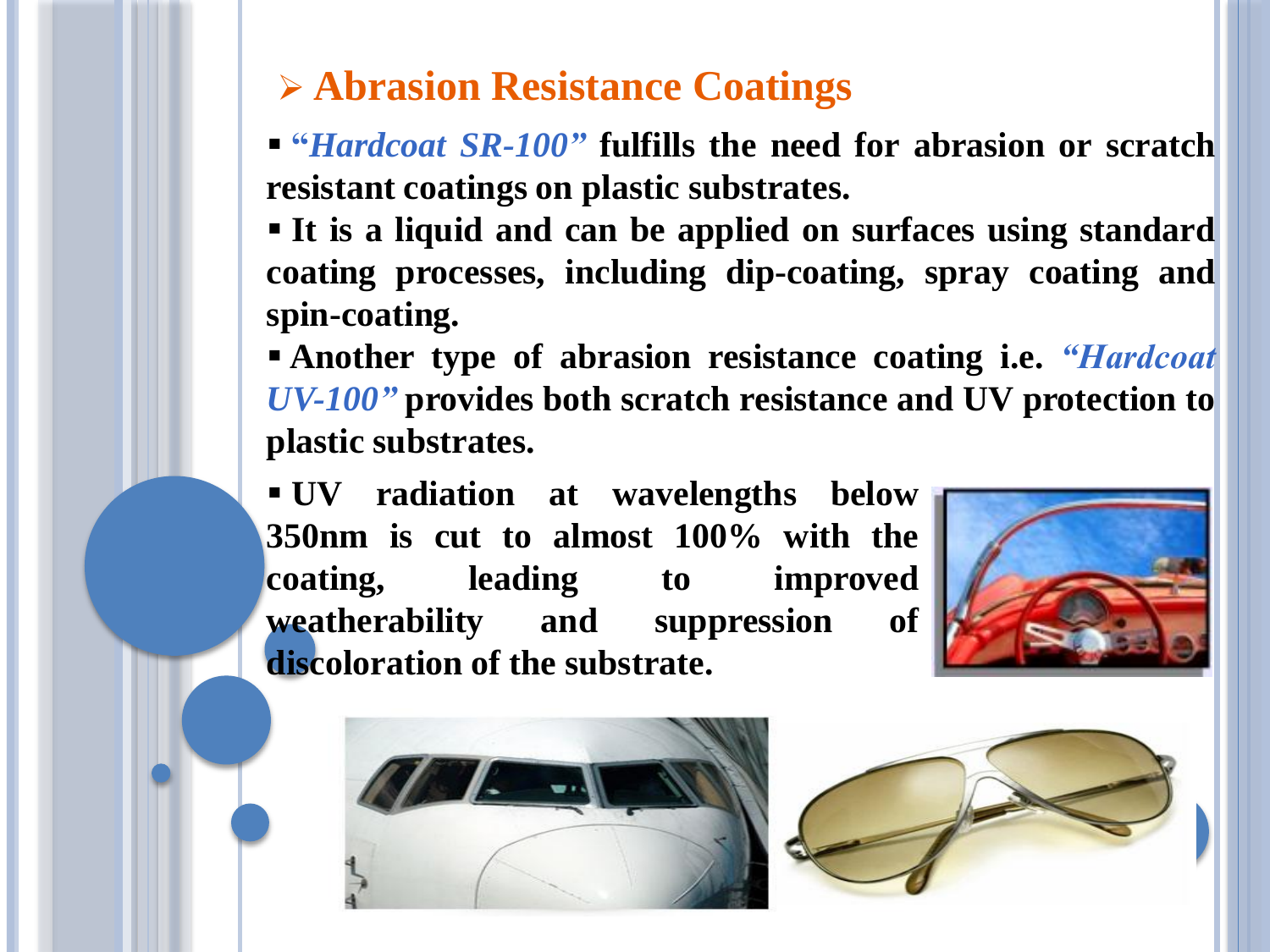#### **Anticorrosion Coatings**

 *"PT-15"* **makes an excellent paint base for corrosion protection of Mg-Al magnesium alloys, such as the most common AZ91 alloys.**

 **Pretreatment of magnesium alloys with** *PT-15* **results in a chemical conversion coating that is nano-structured and is crack-free.**

 *"PT-30"* **is a chromate-free, environmentally benign chemical pretreatment bath for developing conversion coatings for copper alloys.**

 **The coating provides corrosion protection of copper alloys in recycled water.**

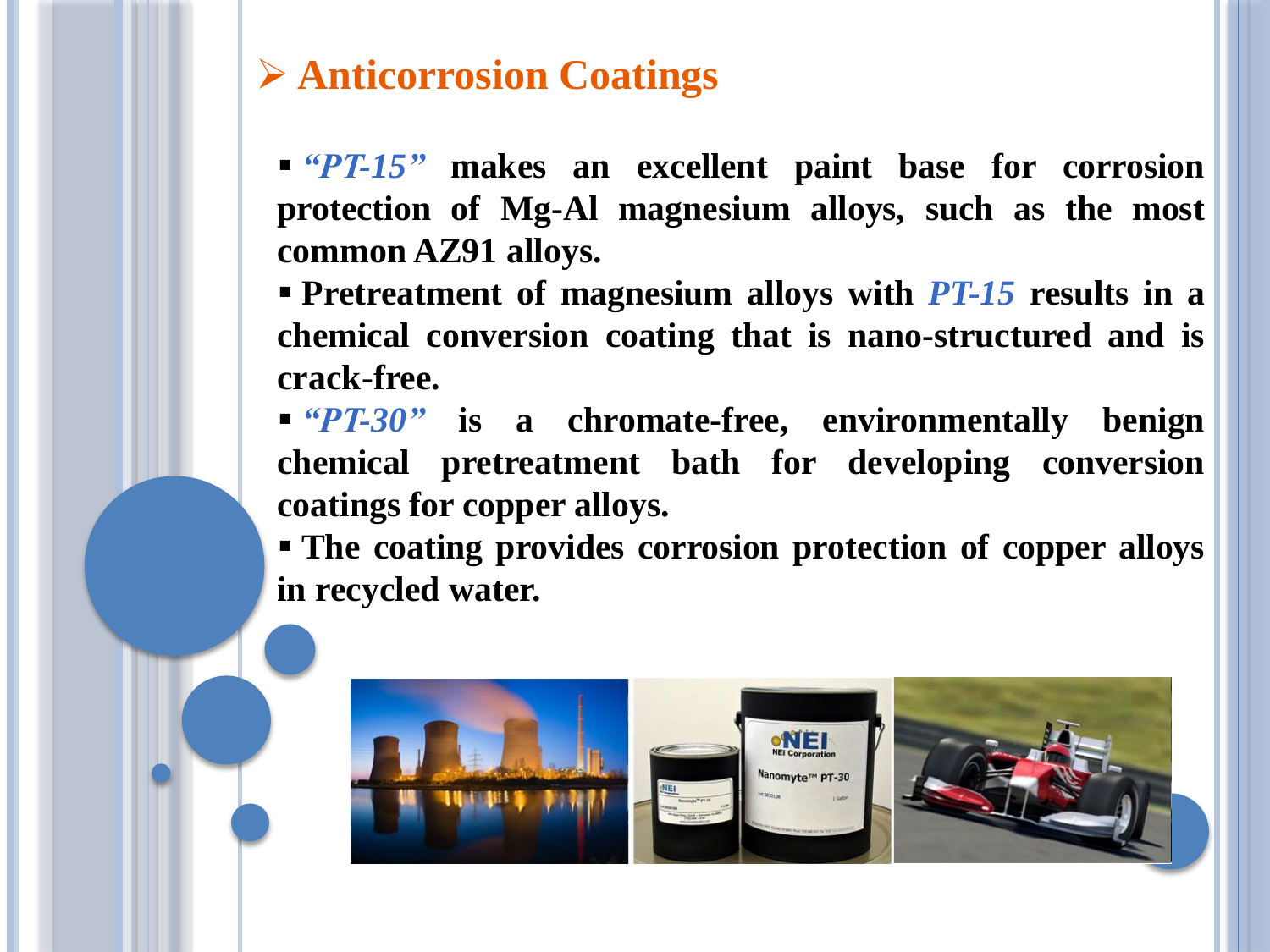#### **Coating Additives**

 *"PC-10"* **is easily incorporated into commercial coating formulations.**

 **Wear resistance is dramatically improved with only a small additive loading.**

 **Improve the abrasion resistance and scratch resistance of the coatings.**

 **Used in a number of different coating applications, including automobiles, aircraft, cosmetics, floors, septic tanks, structural steels, and buildings.**

 *"PC-20"* **can be used in a wide range of applications including specialty fabrics, medical devices, and a wide range of metal coatings.**

 **Silicone-based coatings for thermal and barrier applications, as well as silicone-based adhesives.**

**Thermal Spray Coating**

 *"TS-10"* **is "multimodal" thermal spray coating powders for wear and erosion resistance.**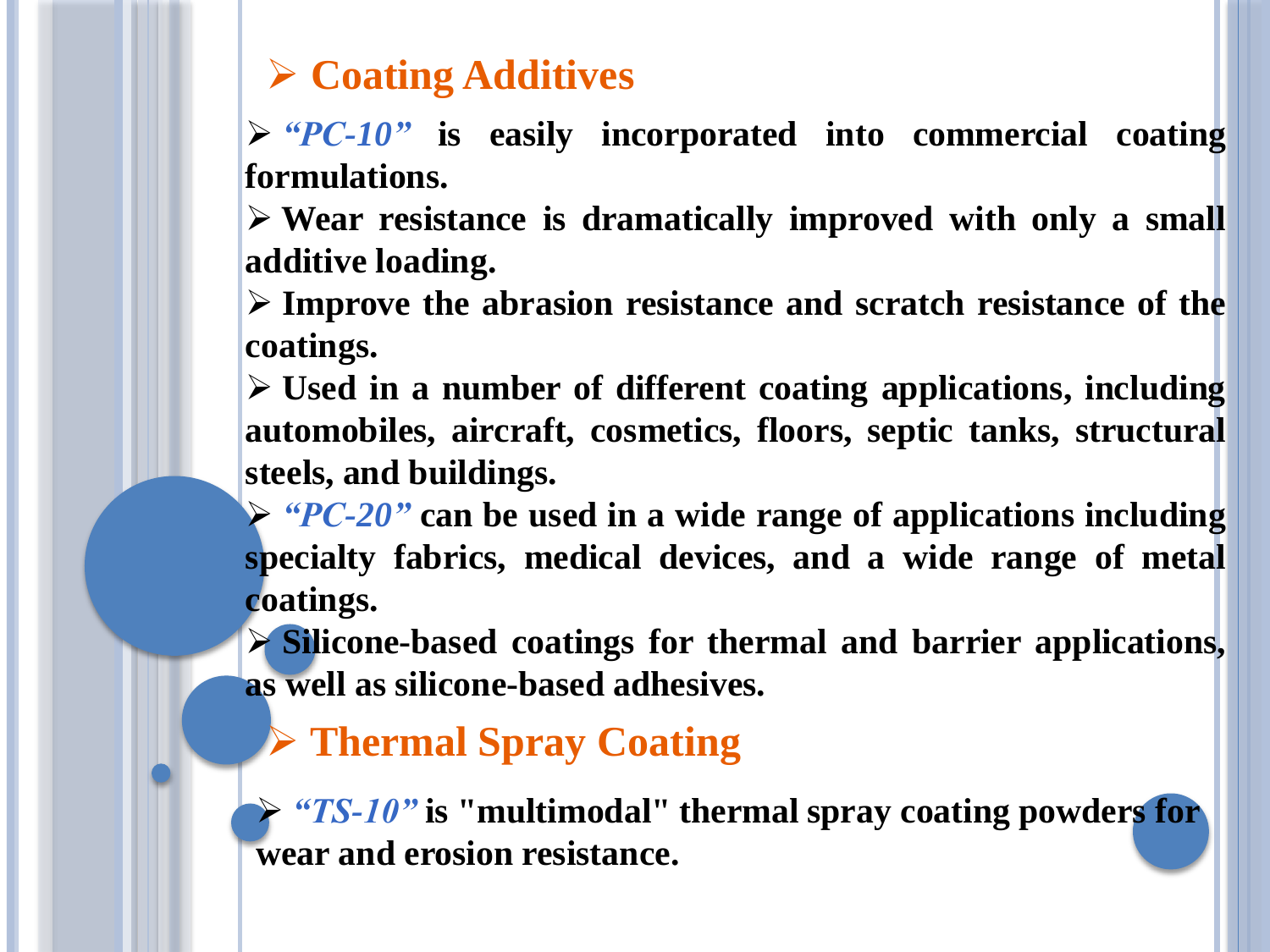### **3. Heat Transfer Fluids**

*Heat transfer fluids, engineered with nanoscale particles for demanding cooling applications.*

#### **ThermoDon-1**

**ThermoDon-1 is an efficient heat transfer fluid for applications where water is used as coolant.**

#### **ThermoDon-2**

**ThermoDon-2 is an efficient heat transfer fluid for applications where oil is used as coolant.**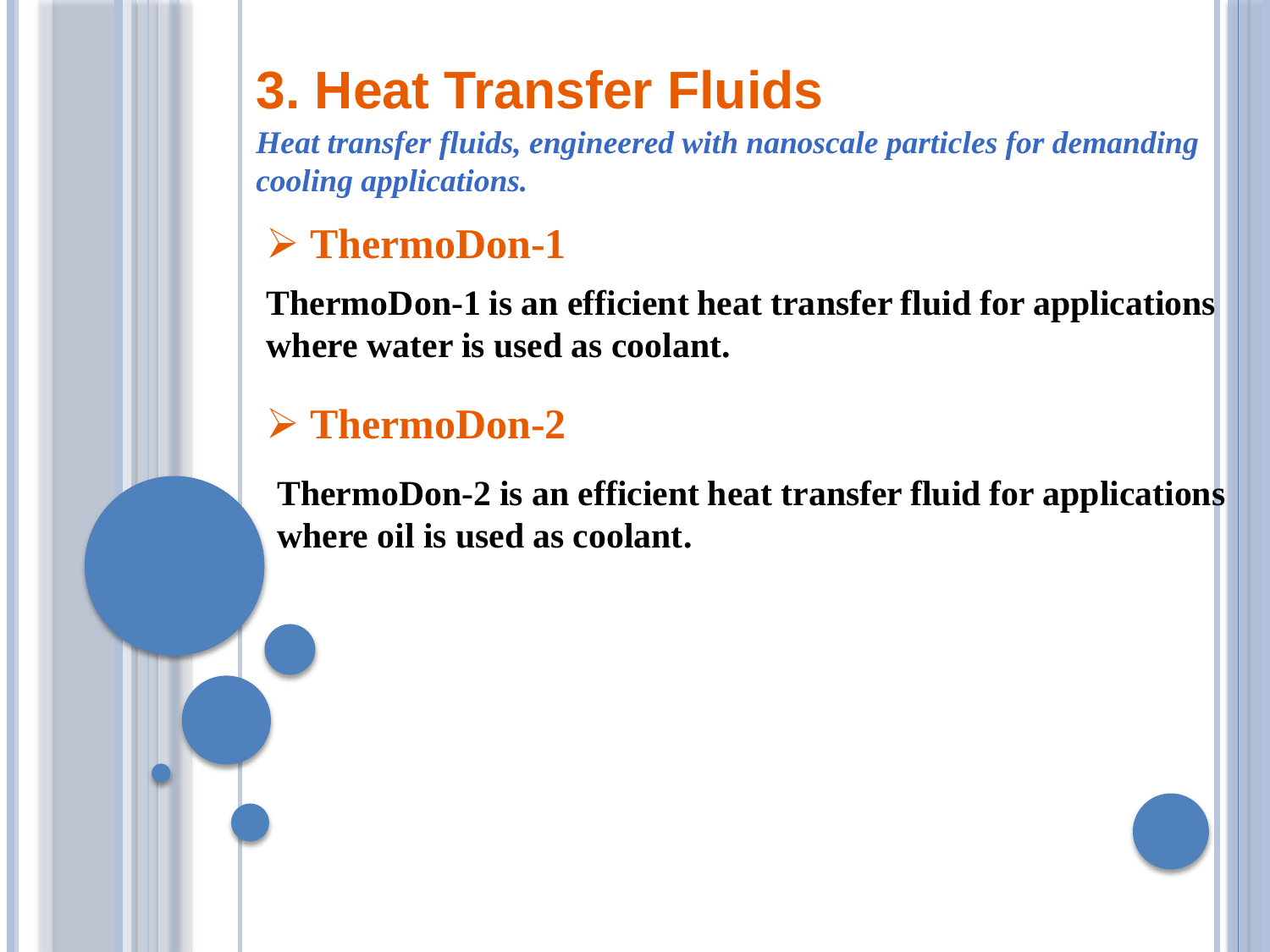### **ADDO: Additives to Motor Oils**

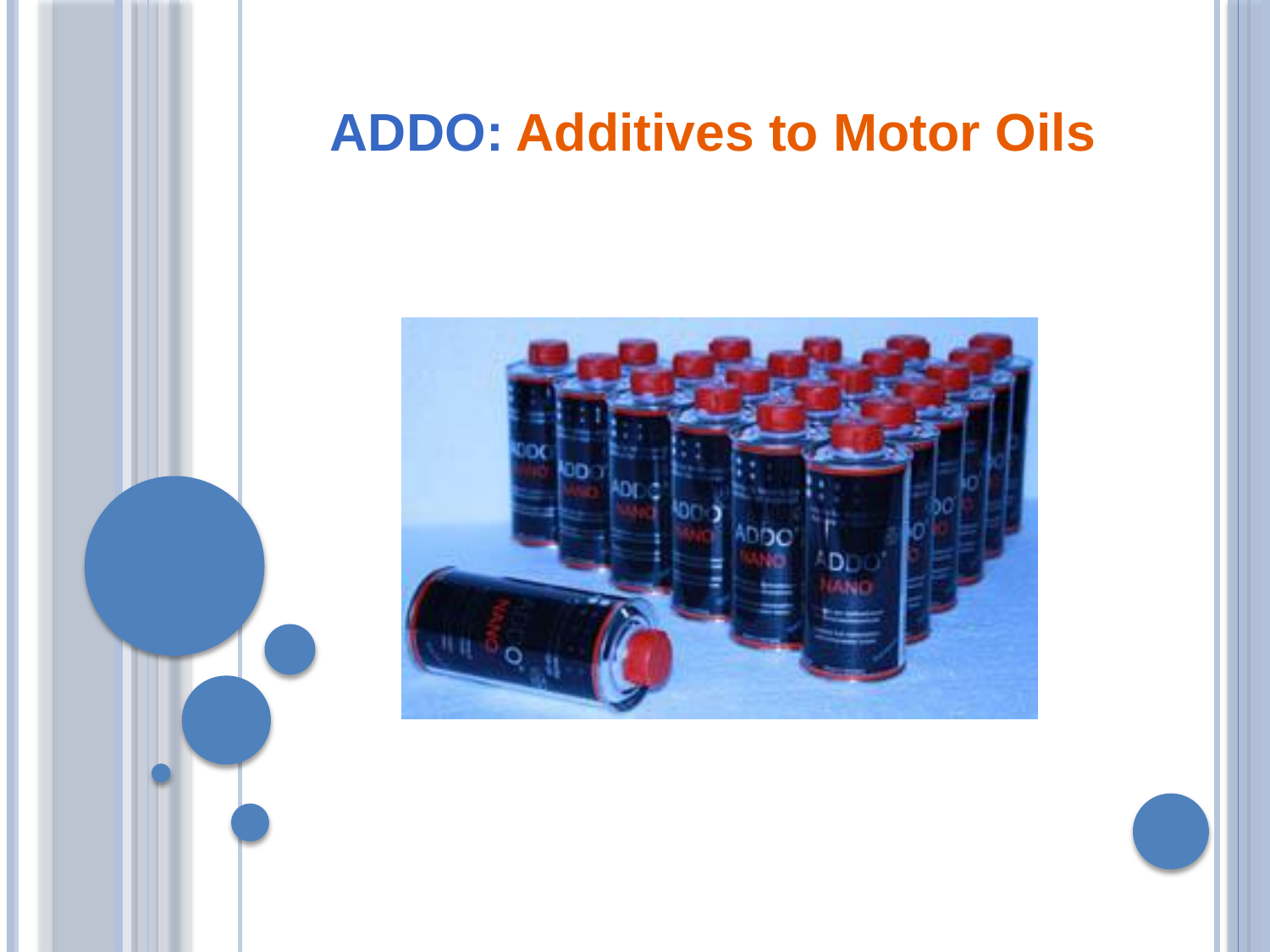### **Nano Diamond: Genesis**

ADDO is based on a mixture of NanoDiamond and NanoGraphite. The original soot is produced via detonation synthesis of the explosives mixture. The average particle size is 4 nm (0,000004 mm).

Detonation of explosives mixture at a specific gas atmosphere in a detonation chamber. Special preparation of explosives.

Fractioning Purification Functionalization

Dispergation Stabilization

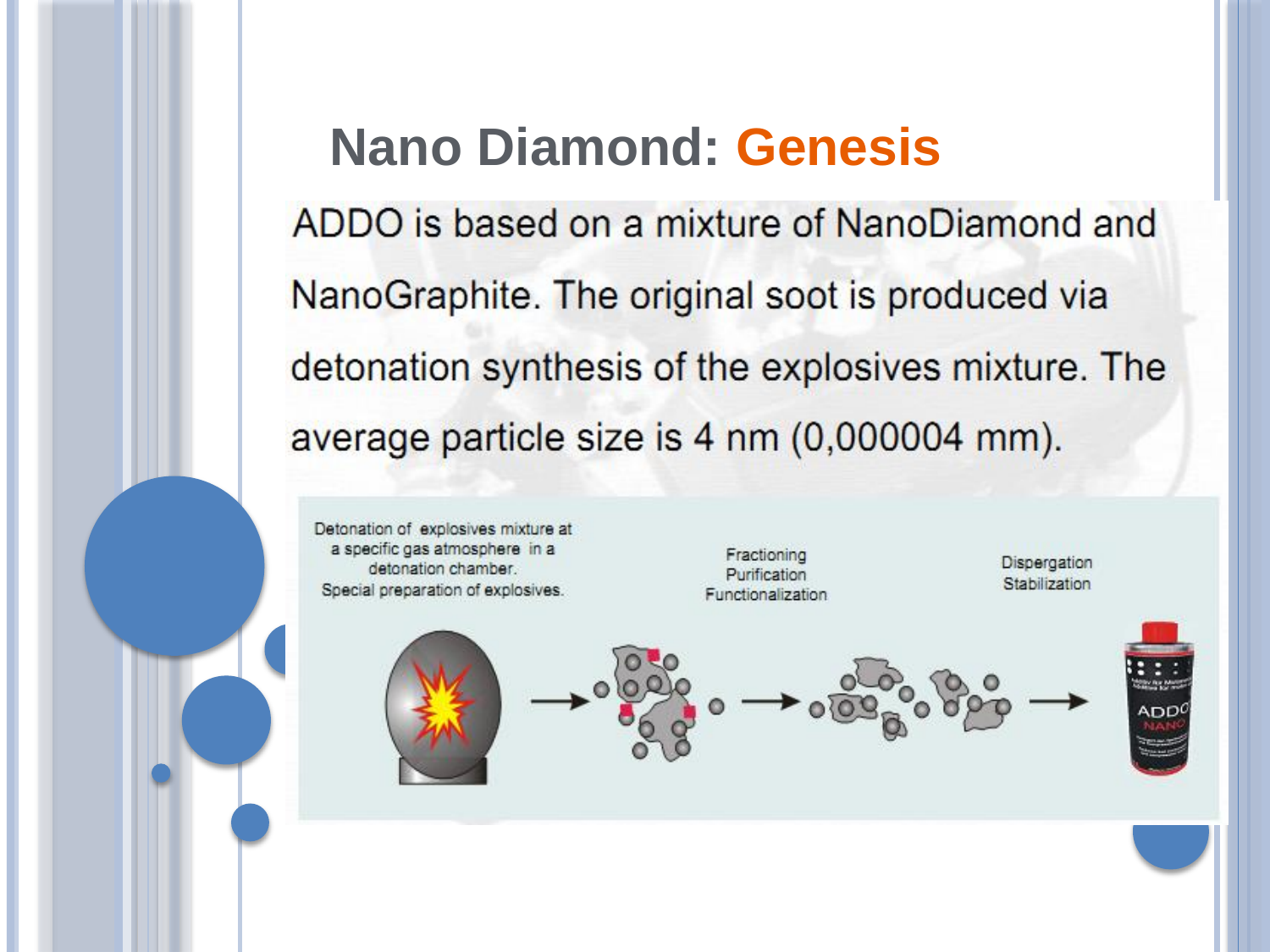## **ADDO: Principle of Function**



#### **Improves the Engine:**

- **Cures micro and nano-defects of the moving parts and leads to the atomic roughness.**
- **Impregnates metallic surfaces, increases their hardness and wear resistance.**
- **Improves the motor, decreases dry friction by keeping a thin oil layer on the motor surfaces also at higher loads.**

#### **Improves Oil:**

• **Nanographite particles work as eco friendly dry lubricant and reduce friction and wear.**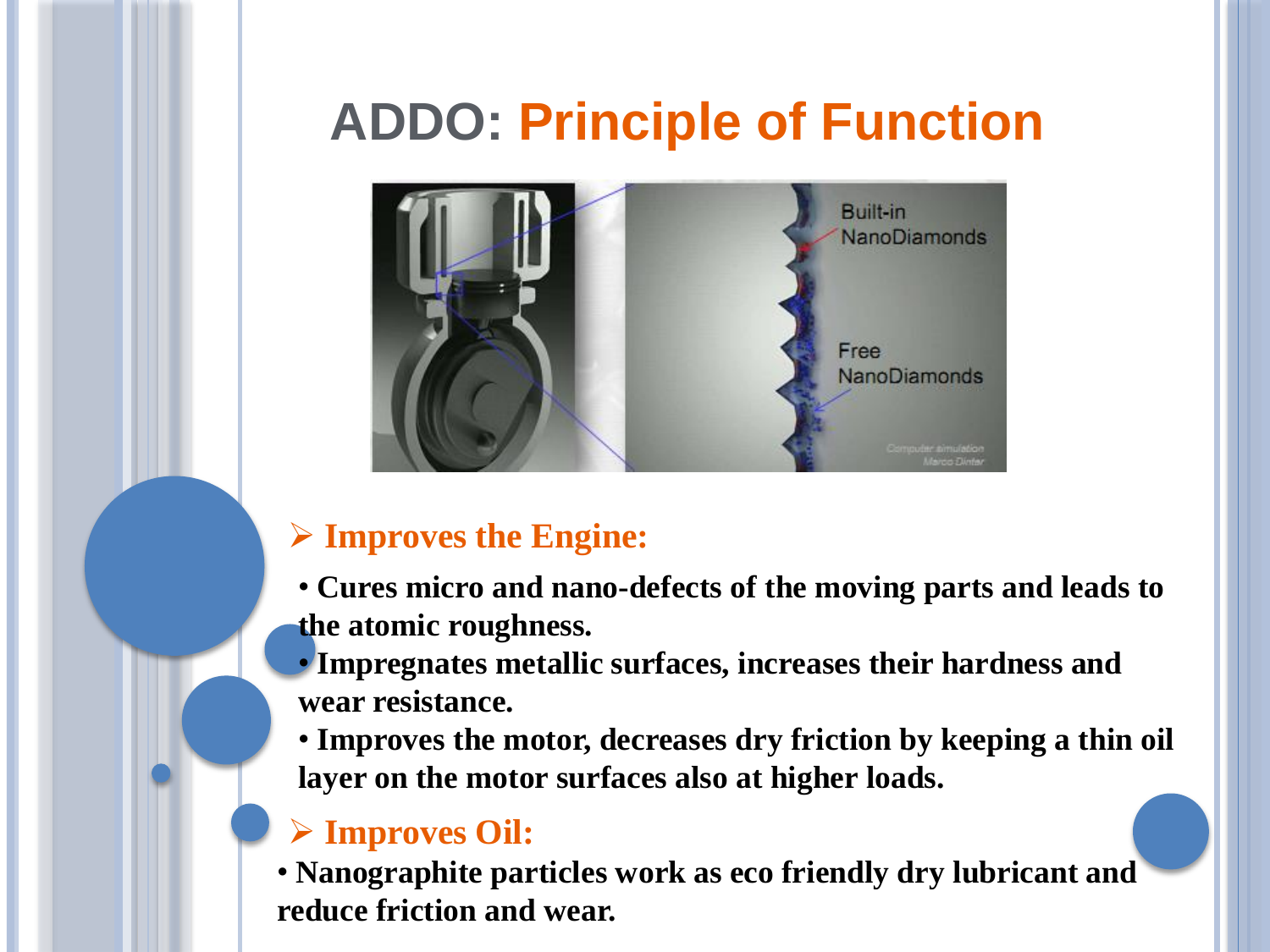### **Addo: Nanodiamonds Effectiveness**

 **Reduces Friction & Wear Increases the life time of engine by up to 5 times Effectiveness of ADDO raises with the temperature increase.**



| Effectiveness for private cars (till 350 Tkm) |      |               |
|-----------------------------------------------|------|---------------|
|                                               | Oil  | Oil with ADDO |
| <b>Friction coefficient</b>                   | 0,08 | 0,01          |
| Wear, kg/cm <sup>2</sup>                      | 60,0 | 11,2          |
| Fuel consumption, L/100 km                    | 6,9  | 6,3           |
| Power, HP (see also next foil)                | 99,2 | 115,6         |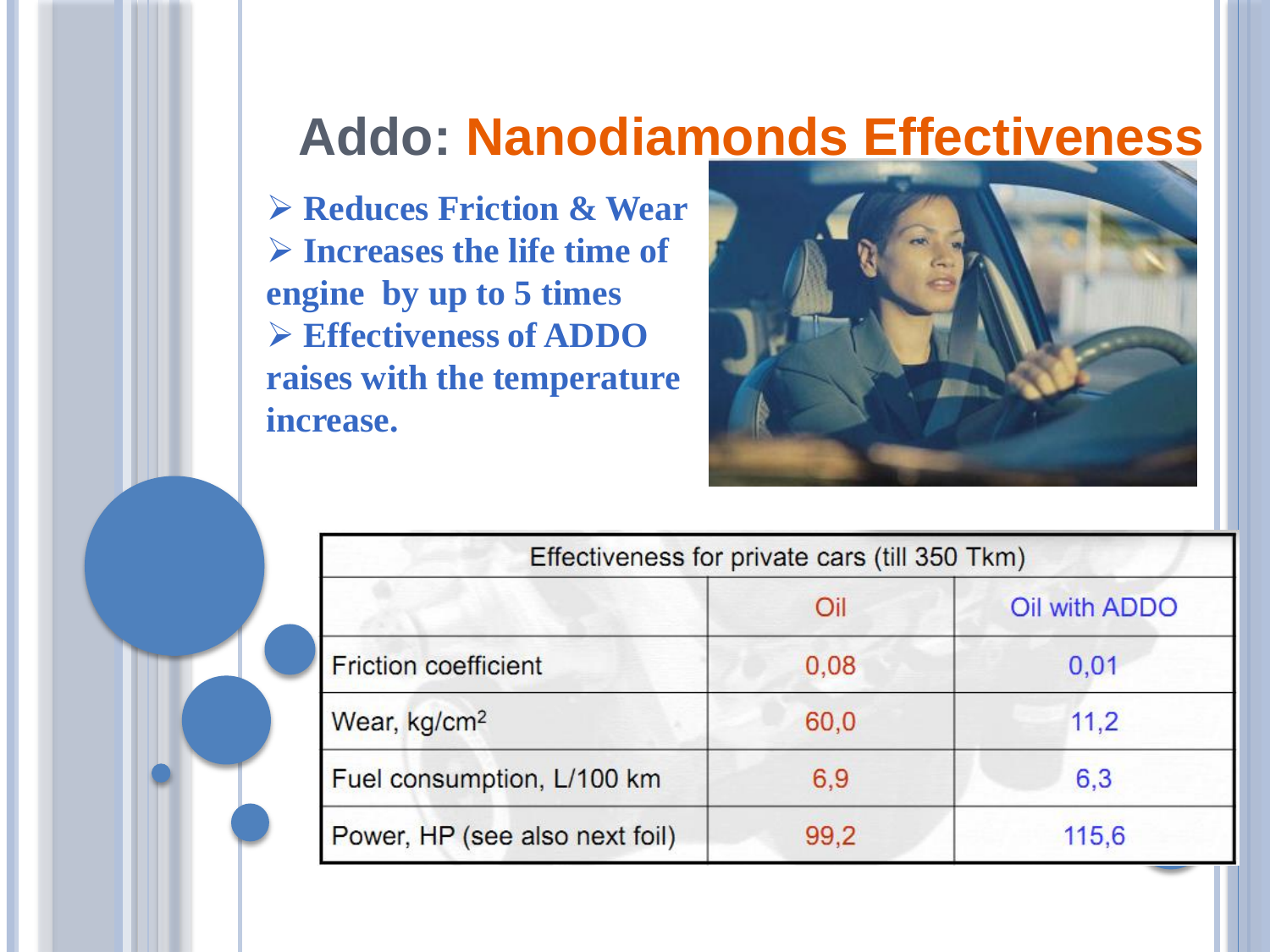# **Engine Wear & Oil Test Wear Elements after 25000km, mg/L**

| Oil | Oil with ADDO® |
|-----|----------------|
| 61  | 16             |
| 4   |                |
| 8   | $\overline{2}$ |
| 58  | 20             |
| 131 | 39             |
|     |                |



 **Wear in oil with ADDO is upto 73% lower than in pure oil.**

 **Dispersancy of ADDO containing oil is higher than that of pure oil.**

 **Viscosity of oil with ADDO at -15<sup>o</sup>C and - 20<sup>o</sup>C is 13-17% lower than viscosity of pure oil. No negative influence of ADDO on engine or filter was detected.**

*Motor oil with ADDO (left) and without ADDO (right) after 25000 km run.*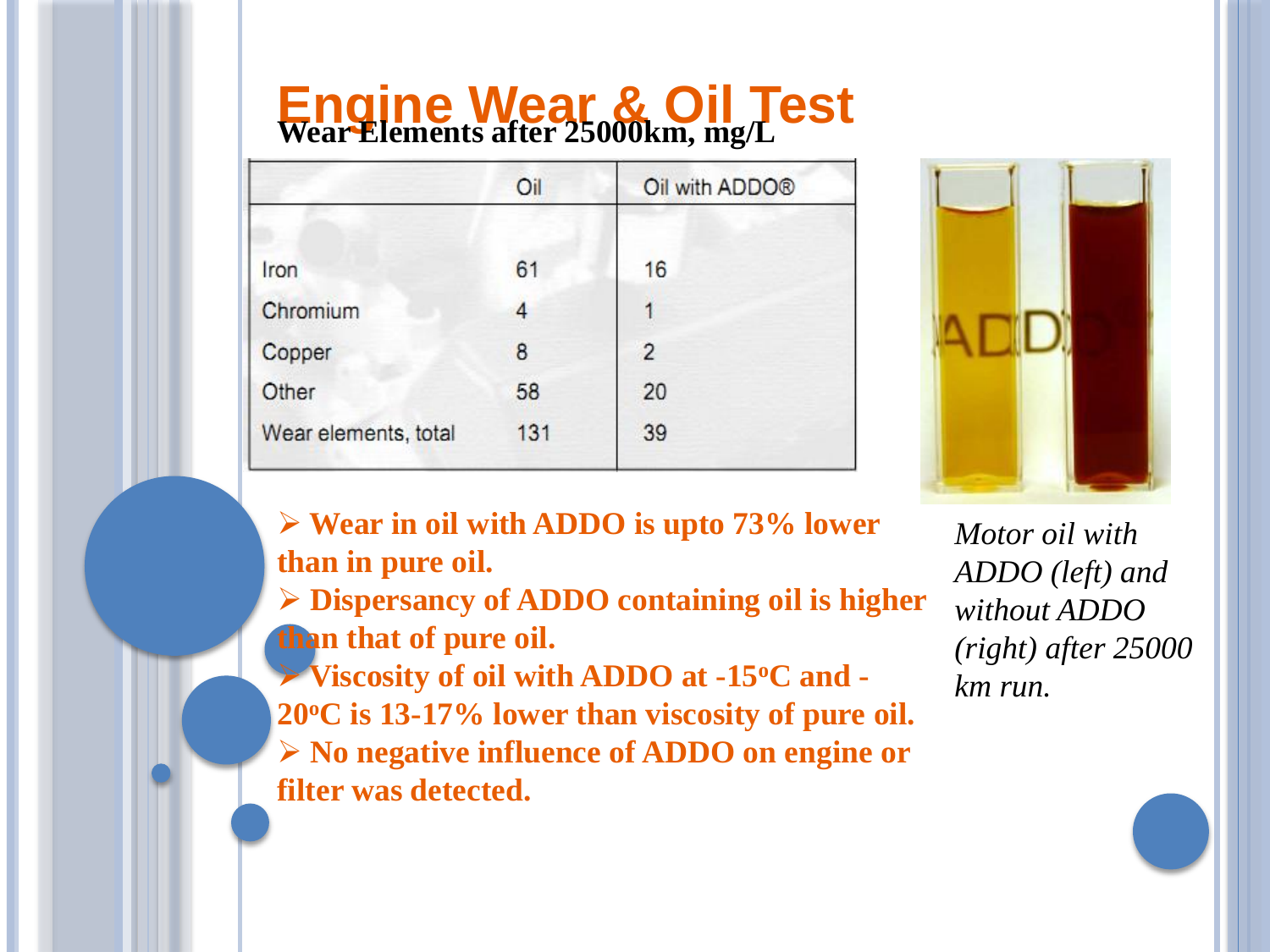### **ADDO Addition: Conclusion**

 **The use of ADDO is safe- No negative influence.**

**ADDO addition leads to fuel economy.**

 **Effectiveness of ADDO increases with the rise of outer temperature. The reason is the increased fuel consumption of fuel due to the parallel heating.**

 **The content of wear elements in oil without ADDO was 4 times more than in oil with ADDO. Four-fold increase of oil life-time can be achieved by the use of ADDO.**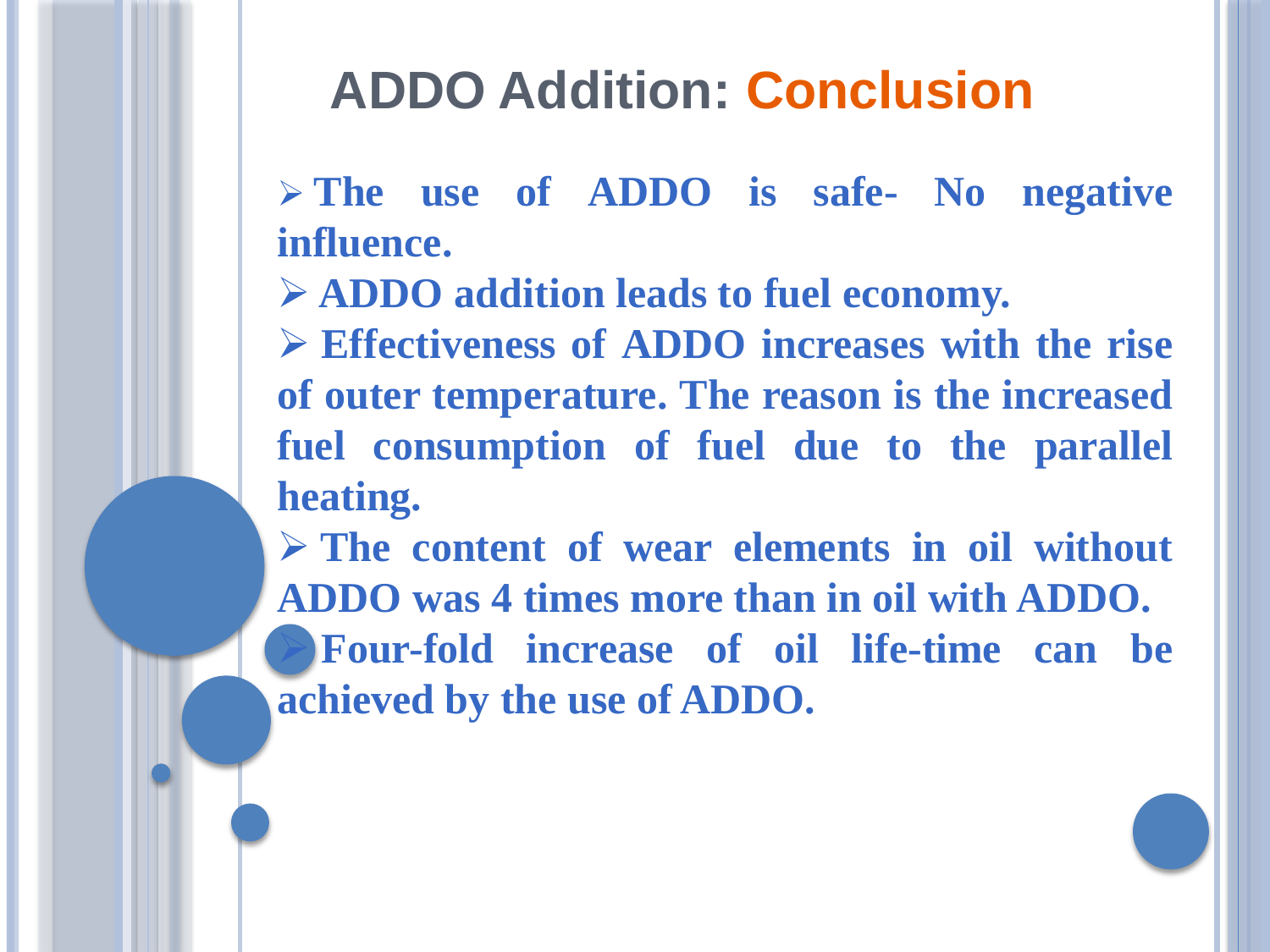### **Nano Precipitated Calcium Carbonate (NPCC)**

*Used as Nano Filler in Polymeric Materials in Plastic, Textiles, Shoe, Sealants, Adhesives & Detergents Industry*

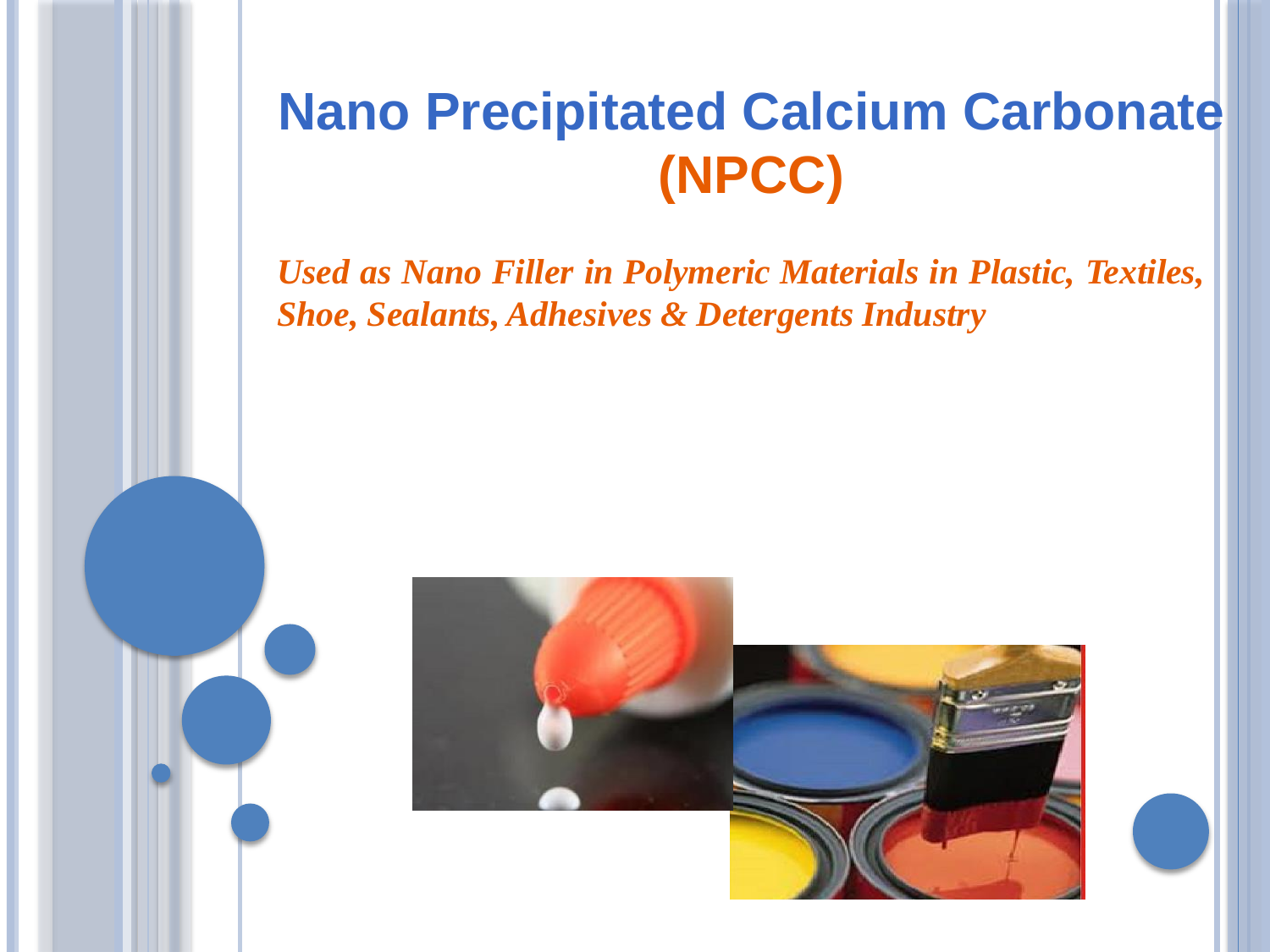### **Product Details:**

#### **1.Reinste-620: Used as Functional Filler for Rubber**

 **Reinste-620 is an ultrafine coated white powder with narrow particle size distribution.**

 **Used as cost reducing filler to replace more expensive resins and make the finished products more affordable for the consumer.**

### **2. Reinste-501A: Used as a Functional Filler for Plastics**

 **It improves stiffness, heat resistance, impact strength and tensile strength of products.**

 **It can also promote wear resistance and dimensional stability of plastics.**

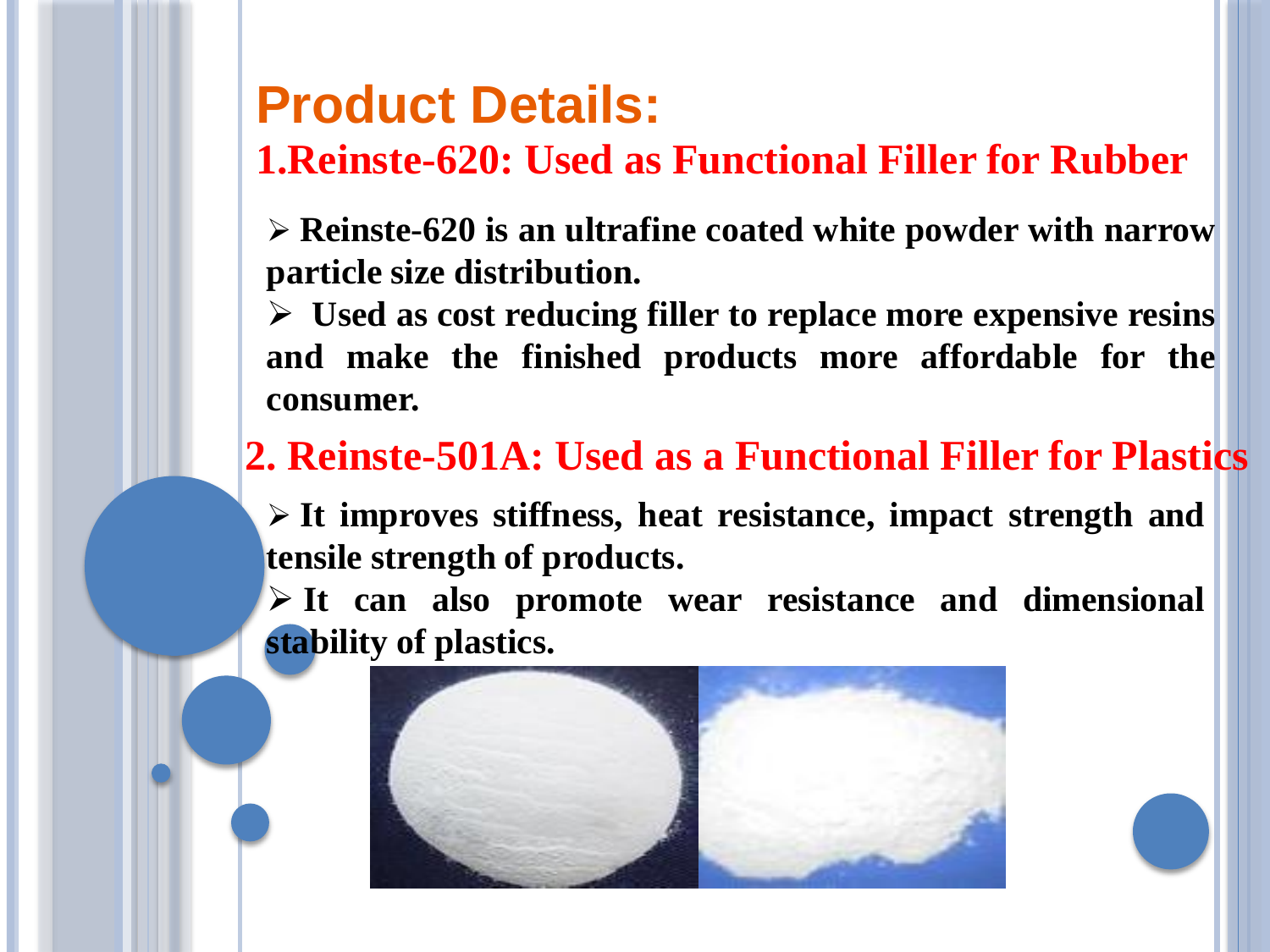#### **3. Reinste-259: Used in Adhesives & Sealants**

**Provides high performance in adhesives and sealants.**

 **Used in Hot melt adhesives such as EVA, Polyolefin, diolefin systems.**

**4. Reinste-206M: Used as Functional Filler in Silicon Sealants**

 **Used in Industrial sectors where high quality seals are required.**

 **Preferred in controlling of rheological and tensile properties.**

**5. Reinste107G: Used as Functional Filler for Inks**

- **Reduce product cost.**
- **Outstanding stability.**
- **Improve rheological properties of offset printing ink system.**

 **Excellent compatibility with polymer matrix resins with high gloss and transparency.**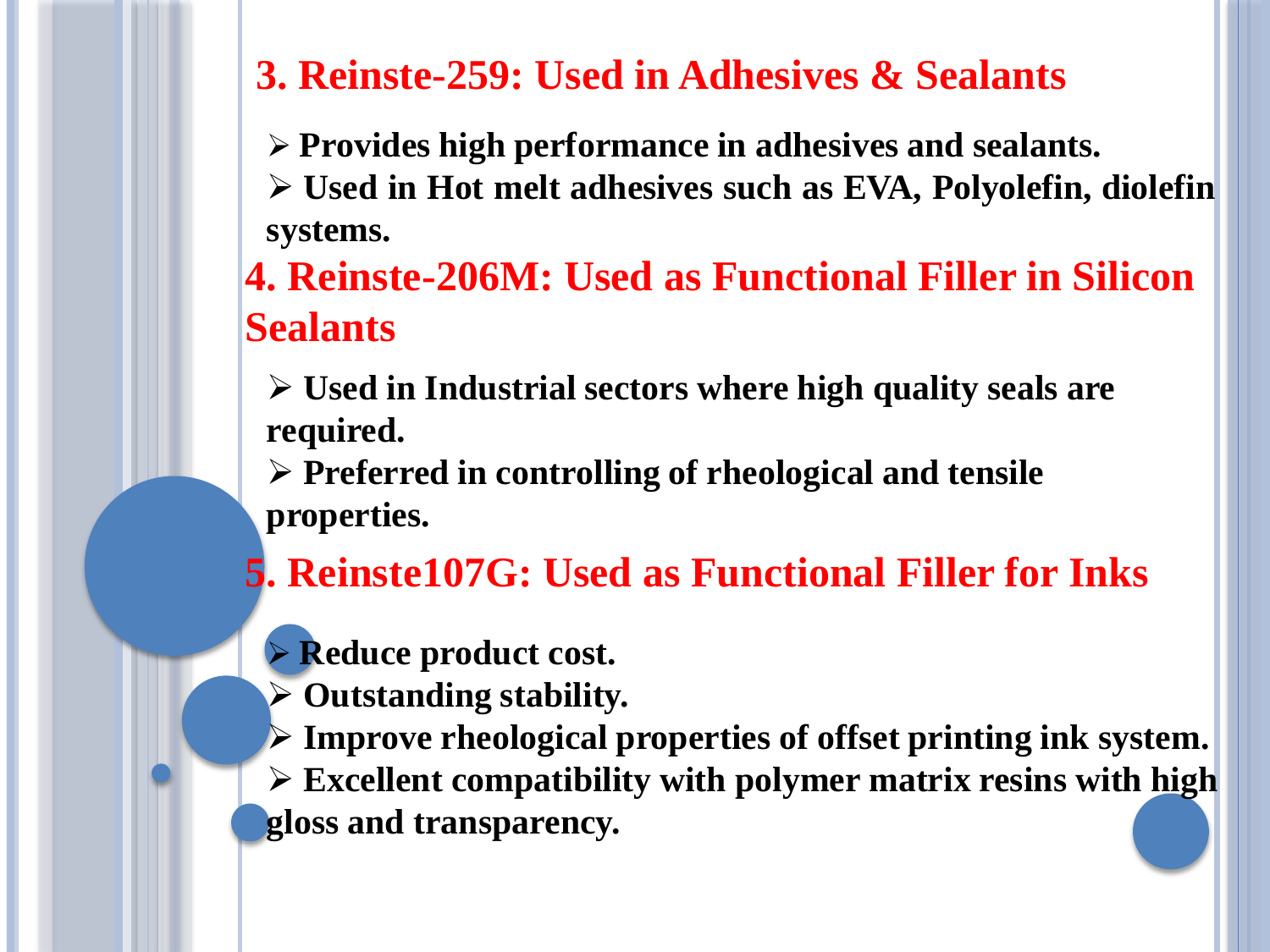**6. Reinste-206S: Used as Functional filler for various Adhesives & Sealants**

- **Affordable for various adhesives and sealants.**
- **Good at controlling of rheological and tensile properties.**

**7. Reinste-260S: Used as Reinforcing agent in Rubber compounds**

 **Increase elongation, tensile strength, H- extrusion and reduce permanent distortion.**

 **Reduce material cost without impacting reinforcing features.**

**Improve aging, tear and abrasion resistance.**